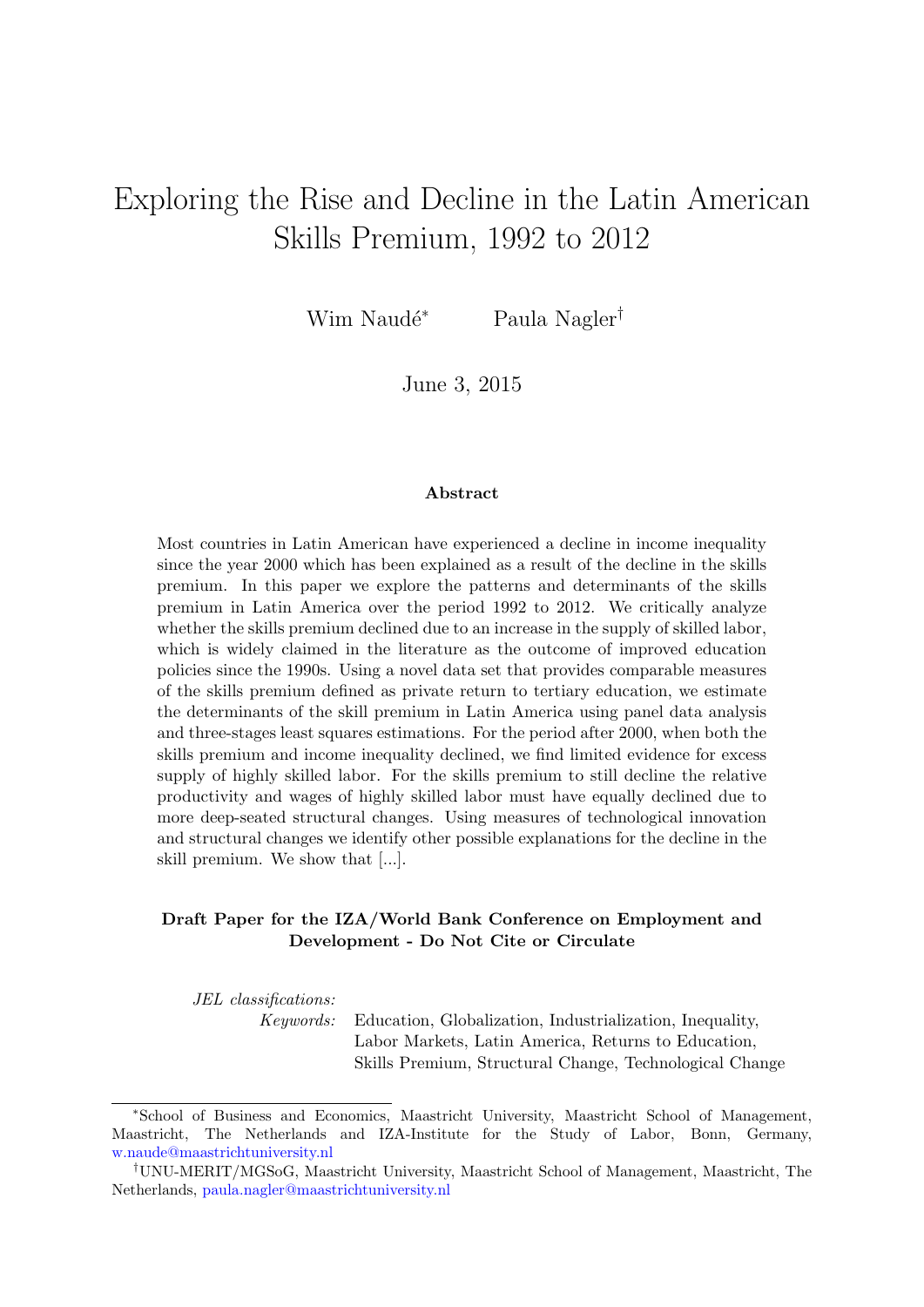## 1 Introduction

Since around the year 2000 most countries in Latin America have experienced a decline in income inequality. This stands in contrast to rising inequality in most OECD countries over the same period, as well as in contrast to rising income inequality in Asia, most notably China (see e.g. [Atkinson et al.,](#page-15-0) [2011;](#page-15-0) [van Zanden et al.,](#page-16-0) [2014\)](#page-16-0). OECD economies, for instance, experienced a significant increase in income inequality over the past decade, with the Gini coefficient increasing from an average of 0.29 in the 1980s to 0.32 in 2010 [\(OECD,](#page-15-1) [2011\)](#page-15-1). Over the same period the Gini coefficient declined from 0.54 to 0.48 in Latin America. While income inequality continues to persist on a high level in Latin America, it is not the highest in the world<sup>[1](#page-1-0)</sup> and furthermore declining in contrast to other regions.

A growing literature has explored the determinants of income inequality in Latin America. The studies analyze how a continent that has been persistently unequal since the discovery by Columbus succeeded to change course. [The Economist](#page-15-2) [\(2012\)](#page-15-2) summarized the literature, outlining the two major reasons for the decline in income inequality as follows.

First, the premium for high-skilled workers has been falling: a surge in secondary education has increased the supply of literate, reasonably wellschooled workers, and years of steady growth have raised relative demand for the less skilled in the formal workforce, whether as construction workers or cleaners. Second, governments around Latin America have reinforced the narrowing of wage gaps with social spending targeted at people with the lowest incomes. These include more generous pensions and conditional cash transfer schemes that offer payment to the poorest families in return for meeting specific conditions, such as making sure their children go to school.

This quotation claims that the skills premium declined as a result of successful expansion in the supply of higher skilled labor through good education polices, providing the major cause of the decline in income inequality (see [Lopez-Calva and Lustig,](#page-15-3) [2010;](#page-15-3) [Cruces et al.,](#page-15-4) [2011;](#page-15-4) [Vargas,](#page-16-1) [2012;](#page-16-1) [Azevedo et al.,](#page-15-5) [2013;](#page-15-5) [Tsounta and Osueke,](#page-16-2) [2014\)](#page-16-2). Evidence suggests that the skill premium has started to decline around the year 2000, after an expansion in schooling during the 1990s.

In table [1](#page-2-0) we show recent estimates of the skills premium in Latin America (measured as the relative private return to tertiary education) that indicates a rise between 1992 and 2000 and a subsequent decline in most countries during the following decade.

It is argued, as the quotation states, that the decline in the skills premium has been the result of an expansion in education that raised the supply of higher skilled labor. As such [Lopez-Calva and Lustig](#page-15-3) [\(2010,](#page-15-3) p.5) claim that 'in the race between skill-biased technical change and educational upgrading, in the past ten years the latter has taken the lead'.

<span id="page-1-0"></span><sup>&</sup>lt;sup>1</sup> Income inequality in Sub-Saharan Africa and East Asia is higher.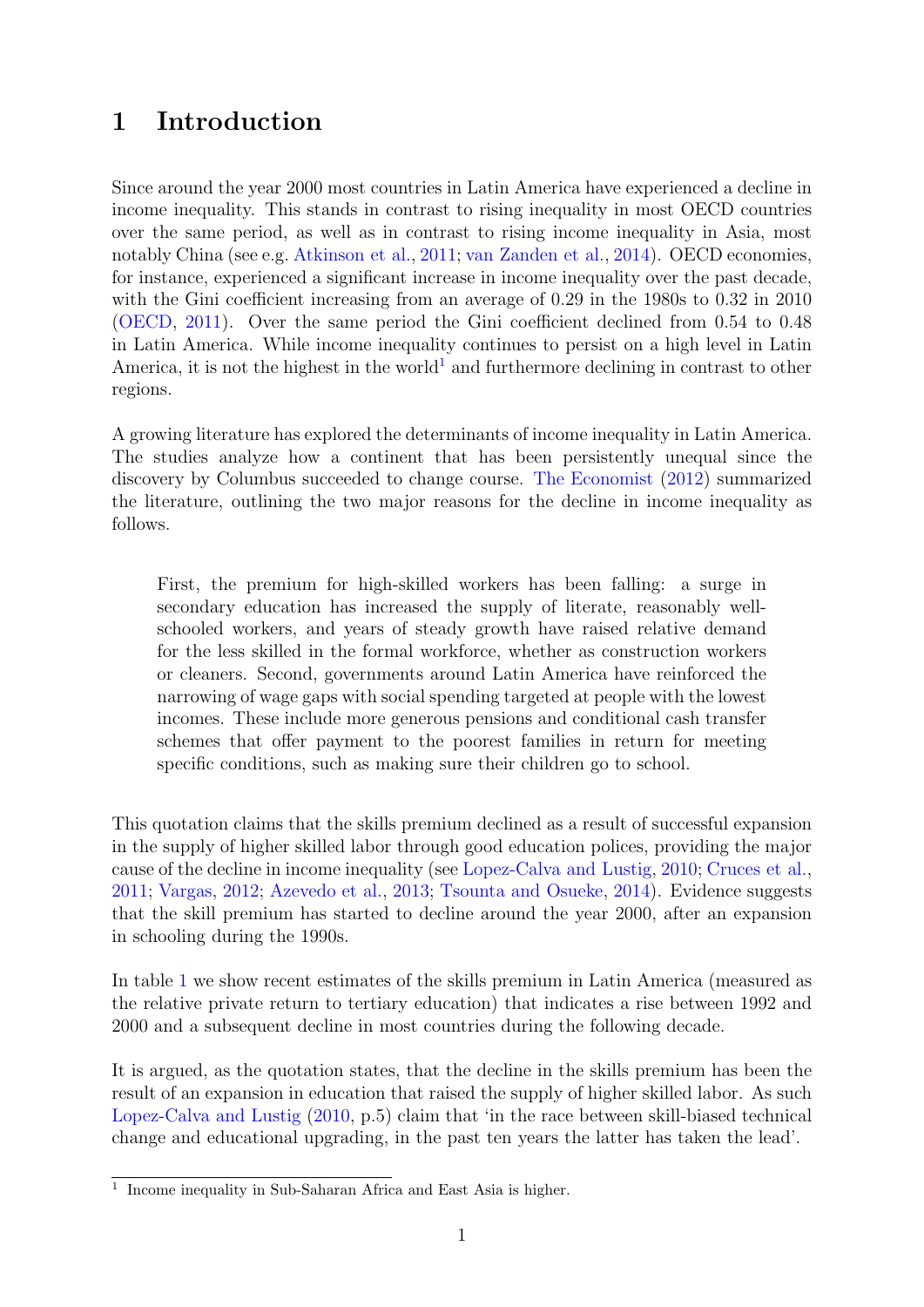| Country          | 1992 to 2000 | $2000$ to $2012\,$ |
|------------------|--------------|--------------------|
| Argentina        | 25.2         | $-25$              |
| <b>Bolivia</b>   | 32.4         | $-40$              |
| <b>Brazil</b>    | 8.5          | $-21$              |
| Chile            | 88.6         | $-11$              |
| Colombia         |              | $-19$              |
| Costa Rica       | $-2.2$       | 12                 |
| Domican Republic |              | $-15$              |
| Ecuador          | 9            | $-32$              |
| El Salvador      |              | 13                 |
| Guatamala        |              | $\overline{2}$     |
| Honduras         | $-3.1$       | $\overline{4}$     |
| Mexico           | 15.6         | $-13$              |
| Nicaragua        | 15.2         | $-23$              |
| Panama           |              | $-20$              |
| Paraguay         |              | $-26$              |
| Peru             |              | $-11$              |
| Uruguay          | 11.4         | $-16$              |
| Venezuela        |              | $-8$               |

<span id="page-2-0"></span>Table 1: Percentage Changes in the Skills Premium

Source: Authors' calculations based on data from [Montenegro and Patrinos](#page-15-6) [\(2014\)](#page-15-6).

The reference by [Lopez-Calva and Lustig](#page-15-3) [\(2010\)](#page-15-3) to skill-biased technological change (SBTC) refers to the broader literature on wage and income inequality wherein a major reason for the increase in the skills premium in many other countries has been explained by the effect of technological innovations since the early 1980s that raises the relative demand for skilled labor. What [Lopez-Calva and Lustig](#page-15-3) [\(2010\)](#page-15-3) thus claim is that the relative supply of higher skilled labor has exceeded the demand in Latin America over the past decade, causing a decline in the relative wages of higher skilled labor, i.e. the skills premium.

In this paper we take a critical look at this argument and ask why the skills premium has declined since 2000. We examine if the 'excessive' supply of the higher educated labor, or the changes in the demand for highly skilled labor, in the structure of Latin American economies and their integration in the global economy?

Our contribution lies not only in linking changes in the skills premium with patterns of industrialization and technological innovation, but in using novel data sets by [Montenegro and Patrinos](#page-15-6) [\(2014\)](#page-15-6) on comparable estimates of the skills premium (measured as relative returns to tertiary education) and by the [ILO](#page-15-7) [\(2015\)](#page-15-7) on demand for skills by level of education and cognitive task requirement of jobs, over the period 1992 to 2012.

The rest of the paper is structured as follows. In section [2](#page-3-0) we present a conceptual framework, based on theory and a survey of the relevant literature for identifying the determinants of the skill premium. This framework allows us to derive an estimating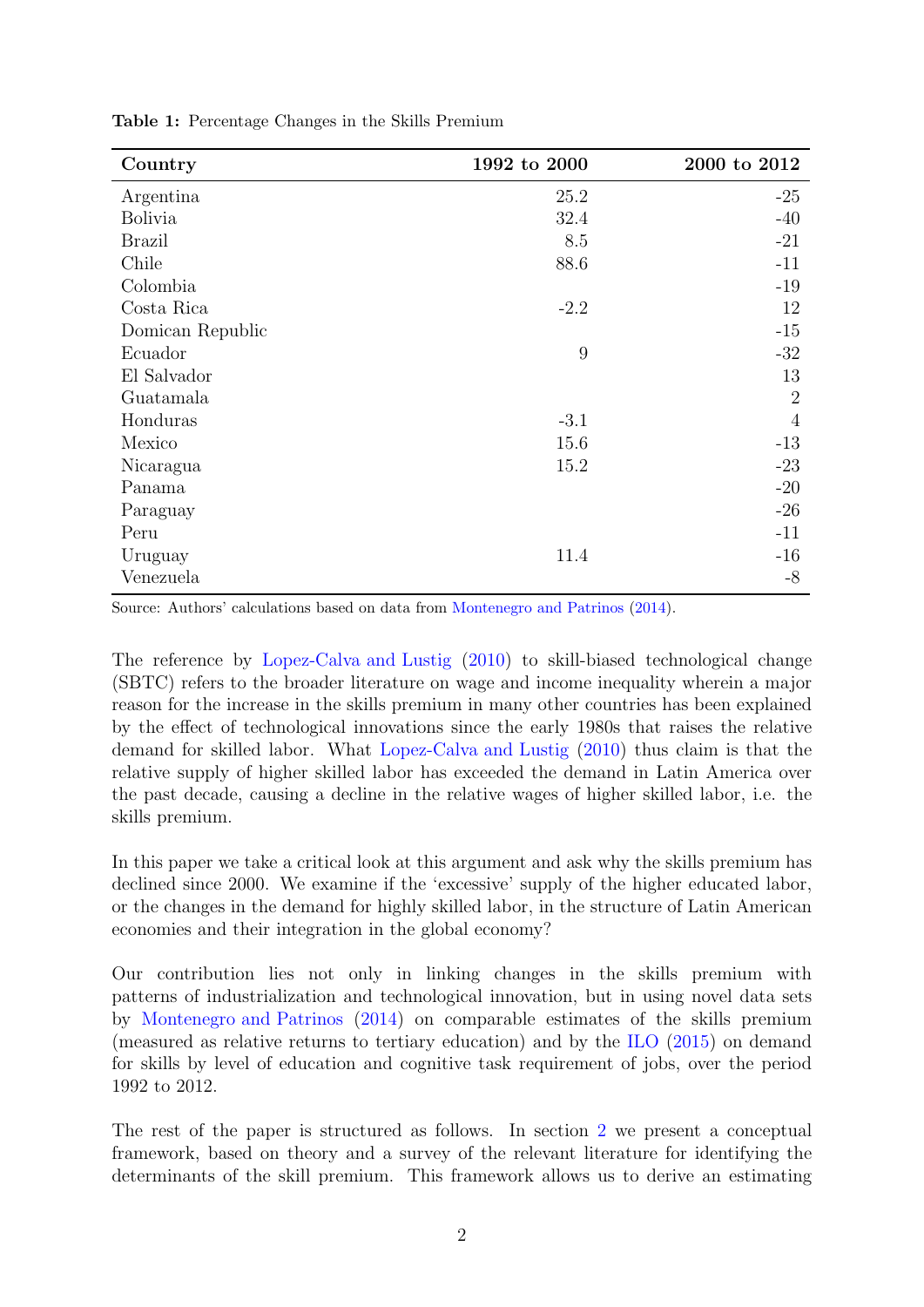equation with which we can test some hypotheses as to why the skills premium declined in Latin America since the year 2000. In section [3](#page-7-0) we outline the database and provide descriptive statistics to examine the relationship between the skills premiums, changes in the demand and supply for highly skilled labor, and the nature of structural changes in Latin America. In section [4](#page-11-0) we present and discuss the results, identifying the determinants of returns to education in our sample of countries. The final section concludes with a summary and policy recommendations.

### <span id="page-3-0"></span>2 Conceptual Model

Our basic conceptual model that we use to explain changes in the skills premium in Latin America is based on the standard approach to explain wage or skills premia, outlined and explained for instance in [Acemoglu](#page-15-8) [\(2003\)](#page-15-8), [Caselli and Coleman](#page-15-9) [\(2006\)](#page-15-9) and [Gerosa](#page-15-10) [\(2007\)](#page-15-10).

We start by denoting GDP in our closed economy by  $Y$ , which is produced using total labor supply  $(L)$ , total capital stock  $(K)$  and technology  $(A)$ . We make a distinction between skilled  $(L_s)$  and unskilled labor  $(L_u)$  following the notation in [Gerosa](#page-15-10) [\(2007\)](#page-15-10), so that  $L = L_s + L_u$ . Writing output per worker as  $y = \frac{Y}{L}$  we assume first a Cobb-Douglas production function specification between capital and labor (i.e. the elasticity of substitution  $\sigma$  between K and  $L = 1$ .

<span id="page-3-1"></span>
$$
y = F(k, L_u, L + s) = k^{\alpha} [(A_u l_u)^{\sigma} + (A_s l_s)^{\sigma}]^{\frac{1-\alpha}{\sigma}}
$$
(1)

With  $0 < \sigma < 1$  and  $l_u = \frac{L_u}{L_u}$  $\frac{L_u}{L}$  and  $l_s = \frac{L_s}{L}$  $\frac{L_s}{L}$  and  $k = \frac{K}{L}$  $\frac{K}{L}$  .

Equation  $(1)$   $\frac{1}{1}$  $\frac{1}{1-\sigma}$  denotes the elasticity between skilled and unskilled labor. In a competitive equilibrium where wages  $(w)$  equal marginal productivity, we can calculate the skills premium as,

<span id="page-3-2"></span>
$$
\frac{w_s}{w_u} = \frac{\partial F/\partial L_s}{\partial F/\partial L_u} = (\frac{A_s}{A_u})^\sigma (\frac{L_s}{L_u})^{\sigma - 1}
$$
\n(2)

Equation [\(2\)](#page-3-2) shows that the skills or wage premium depends on the extent to which technology is skill-biased  $(\frac{A_s}{A_u})$ , as well as on the relative supply of skilled labor  $(\frac{L_s}{L_u})$ .

In particular, an increase in technology per worker will raise the productivity of highskilled labor (and hence their wages) if  $\sigma > 0$ , and an increase in the relative supply skilled labor will reduce the skills premium as it leads to a substitution of skilled with unskilled labor.

Based on the assumption of a Cobb-Douglas production function between  $K$  and  $L$ , capital per labor does not enter into equation [\(2\)](#page-3-2), since it presents an unrealistic assumption if the CSC indeed exists. As in [Gerosa](#page-15-10) [\(2007\)](#page-15-10) and [Duffy et al.](#page-15-11) [\(2004\)](#page-15-11) we can modify the Cobb-Douglas assumption to the more general Constant Elasticity of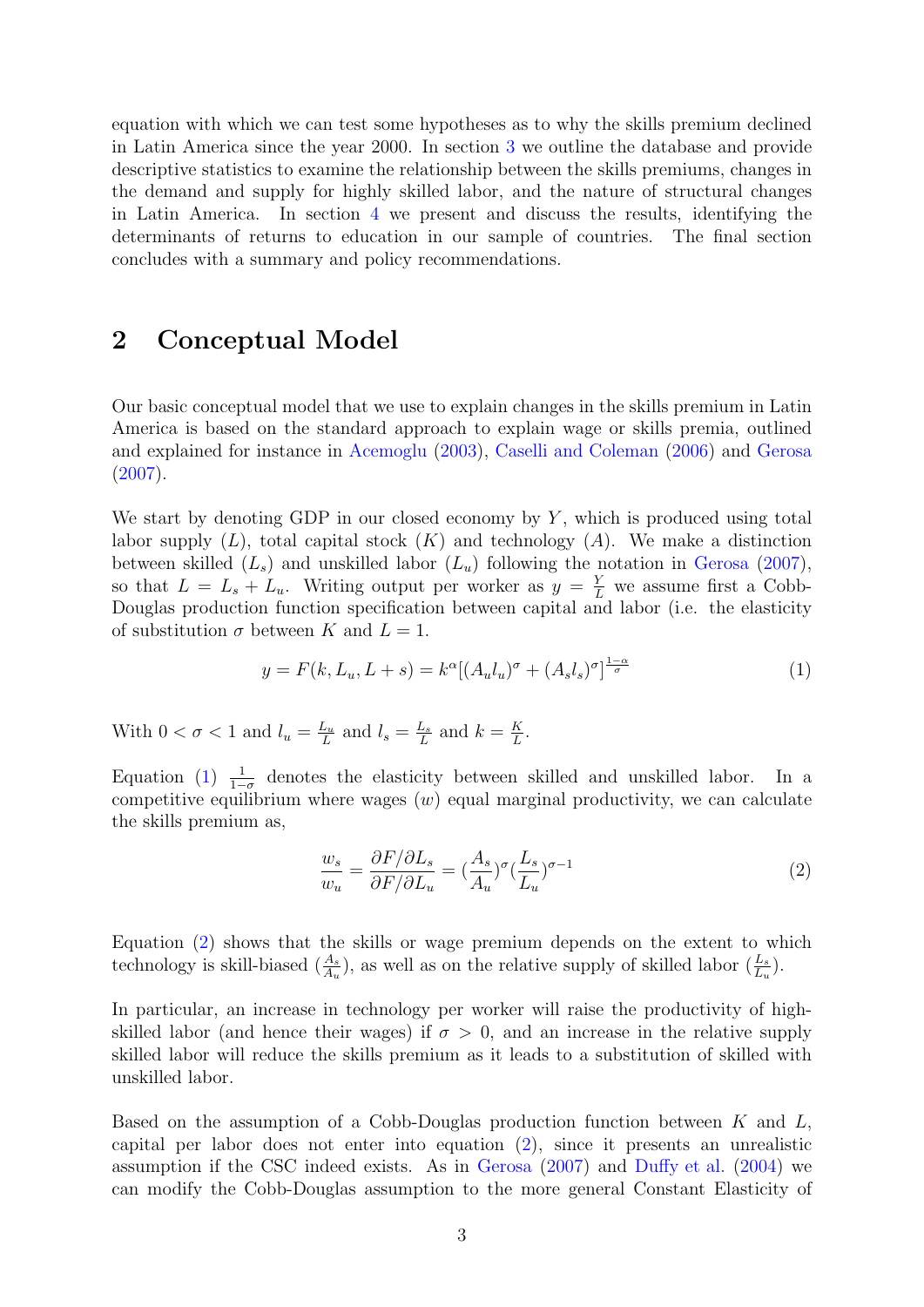Substitution (CES) production relationship that allows us to modify equation [\(2\)](#page-3-2) to include capital per worker, as well as to include different elasticities of substitution between capital and skilled, and capital and unskilled workers. We can also model the complementarity between  $K$  and  $L$  assuming a CES aggregated (composite) production factor  $X$  as,

$$
X = \left[bK^{\theta} + (1 - b)L_s^{\theta}\right]^{\frac{1}{\theta}}
$$
\n
$$
\tag{3}
$$

Where  $\theta$  is the elasticity of substitution between capital and skilled labor and b the constant share parameter.

This allows us to re-write equation [\(2\)](#page-3-2) as follows,

<span id="page-4-0"></span>
$$
\frac{w_s}{w_u} = \frac{\partial F/\partial L_s}{\partial F/\partial L_u} = (1 - b)\left(\frac{A_x}{A_u}\right)^{\sigma} \left(\frac{L_s}{L_u}\right)^{\sigma - 1} \left(\frac{X}{L_s}\right)^{\sigma - \theta} \tag{4}
$$

Where  $\sigma$  is now the elasticity of substitution between capital and unskilled labor and  $A_x$ reflects the technological skill bias of the capital-skilled labor composite factor. Equation [\(4\)](#page-4-0) indicates that an increase in capital per worker will increase the skills premium if  $\sigma > \theta$ , in other words if capital replaces with more facility unskilled compared to skilled labor.

So far our conceptual framework is outlined for a closed economy without trade. Given the discussion on the main suspects in driving inequality and the wage premium, it is important to allow for an open economy. Greater trade openness that defines the increasing globalization of the world economy has been identified as a potentially important driver of the skills premium, also in Latin American countries (see e.g. ??). For instance, in the standard Heckscher-Ohlin (H-O) model of international trade liberalization trade is expected to increase the demand for a country's relatively more abundant factor, hence the H-O expectation is that trade liberalization will increase the demand for skilled labor in advanced economies where it is relatively more abundant, and increase the demand for unskilled labor in developing countries, where this is the relatively more abundant factor. Hence, trade drives the demand and wages for different types of labor and can be expected to reduce the skills premium in developing countries.

In practice, however, it was observed that trade liberalization actually increased the demand for skilled labor in both advanced and developing countries (see e.g. ?). To explain this apparently counter-intuitive finding, [Acemoglu](#page-15-8) [\(2003\)](#page-15-8) proposed an open economy model of endogenous technological change. An important result from [Acemoglu'](#page-15-8)s [\(2003\)](#page-15-8) model is that with technology endogeneity any increase in the proportion of skilled labor creates incentives for technological innovation (R&D) that in turn will raise the demand for skilled labor. This may mitigate or even reverse the decrease in the skills premium that is predicted from equation  $(4)$ , hence even a positive relationship between the supply of skilled labor and the skills premium is possible, described as the outcome of a 'race between technology and education'. Trade liberalization can magnify this effect in this model and export SBTC from advanced economies to developing countries, as shown by [Acemoglu](#page-15-8) [\(2003\)](#page-15-8).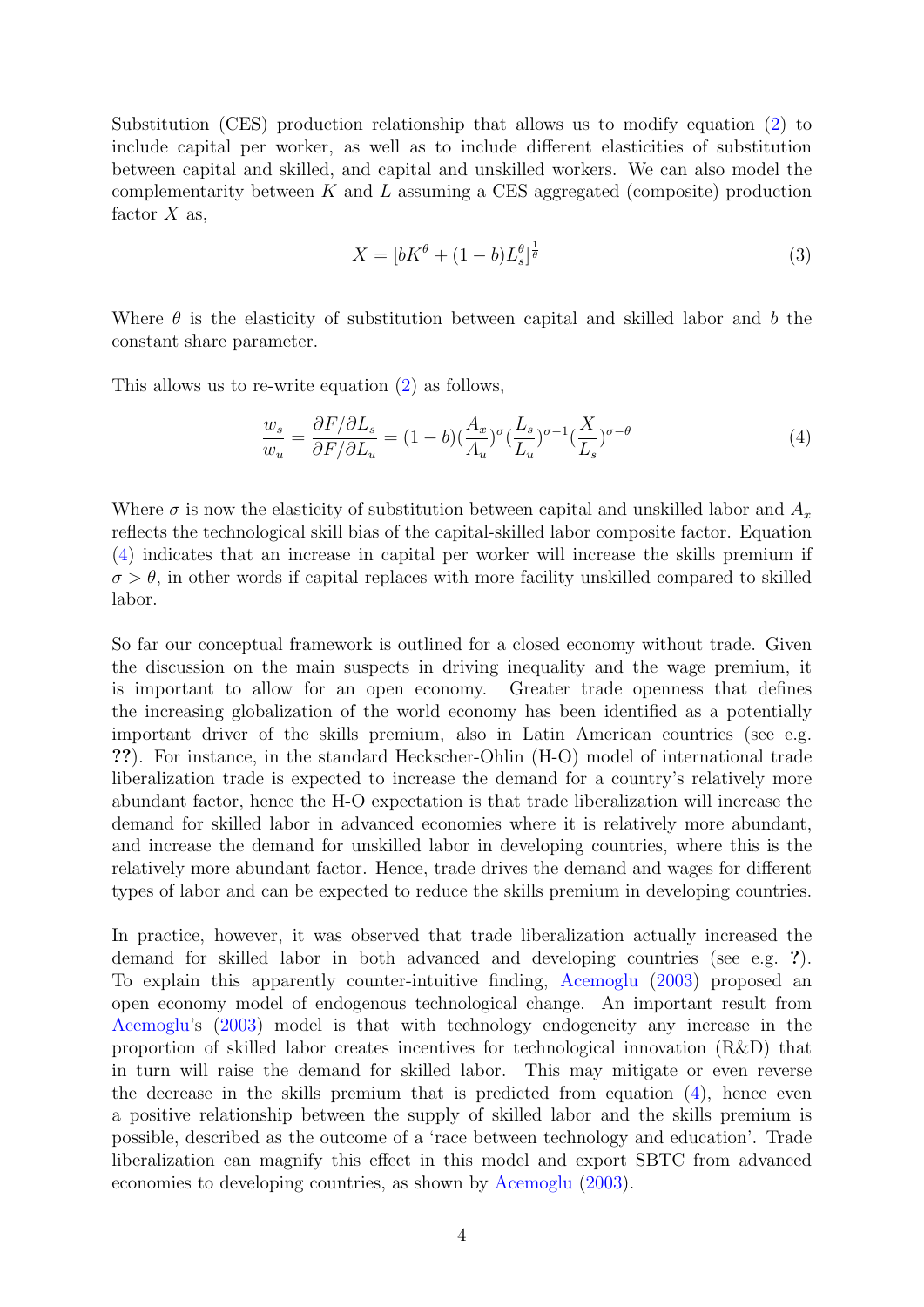To include considerations of an open economy, we assume, following [Acemoglu](#page-15-8) [\(2003\)](#page-15-8), that  $j + 1$  countries exit (j developing countries and the United States, the world's technological leader). In each country there is, as before, skilled and unskilled labor, with relatively more skilled labor in the United States than in any of the developing country, i.e.

$$
\frac{L_s^{USA}}{L_u^{USA}} > \frac{L_s^j}{L_u^j} for j = 1 \dots J \tag{5}
$$

Skilled and unskilled labor is used to produce final consumer goods that are either skillor labor-intensive, and that can be traded. Consumers obtain utility from consuming both types of goods, and assuming that consumption demand follows a CES aggregation, then the relative price of the skill-intensive good in country  $j$  can be written as,

<span id="page-5-0"></span>
$$
\frac{p_s^j}{p_u^j} = \frac{1 - \gamma}{\gamma} \left(\frac{C_s^j}{C_u^j}\right)^{\frac{-1}{\varepsilon}}\tag{6}
$$

Where  $\varepsilon$  is the elasticity of substitution between skills-intensive and labor-intensive final goods  $(C_s$  and  $C_u$ ). We assume that  $C_s + C_u = Y$ . This allows us to re-write equation [\(1\)](#page-3-1) for the production of respectively skills and labor intensive goods. In an open economy, these goods can be internationally traded and developing countries can use technology adopted from the USA in the local production of skill-intensive goods. Pre-trade it should be recalled that equation [\(4\)](#page-4-0) implies that the skills premium may be less in developing countries than in the United States. In the latter technology will be more skill-biased (as there are more skilled labor) and more capital per worker will be employed. With trade the relative price of skill-intensive goods depicted in equation  $(6)$  will increase as Cs increase globally. This will provide incentives for technological innovation that is further biased towards skilled labor. In an open economy, as opposed to a closed economy where the price of skill-intensive goods will differ across countries, prices of skill-intensive goods will equalize<sup>[2](#page-5-1)</sup> - this will then also raise the demand for and supply of skilled labor, and use of skill-biased technologies in some developing countries. This is particularly the case if they are closer to the world (United States) technological frontier and have relatively more supplies of skilled workers compared to the rest of the world [\(Acemoglu,](#page-15-8) [2003,](#page-15-8) p.217).

Based on these considerations and the literature review we can now propose the following cross-country steady-state linear approximation to equation [\(4\)](#page-4-0) (see [Gerosa,](#page-15-10) [2007,](#page-15-10) p.9) with the potential effects of trade openness included,

<span id="page-5-2"></span>
$$
ln(\frac{w_s}{w_u})_{it} \approx C_{0t} + \beta_1 ln(L_s/L_u) + \beta_2 ln(S)_{it} + \beta_3 ln(I)_{it} + \beta_4 ln(R)_{it} + \beta_5 ln(T)_{it} + \nu_{it} \quad (7)
$$

Where  $S =$  measures of savings rate (real investment) to measure capital accumulation per worker (CSC);  $I =$  measures of the institutional environment that may capture

<span id="page-5-1"></span><sup>2</sup> Although the prices of skill-intensive goods will equalize, the wages may not, because advanced technologies may be used less productively in developing countries due to possibilities of being 'inappropriate' [Acemoglu](#page-15-8) [\(2003,](#page-15-8) p.207)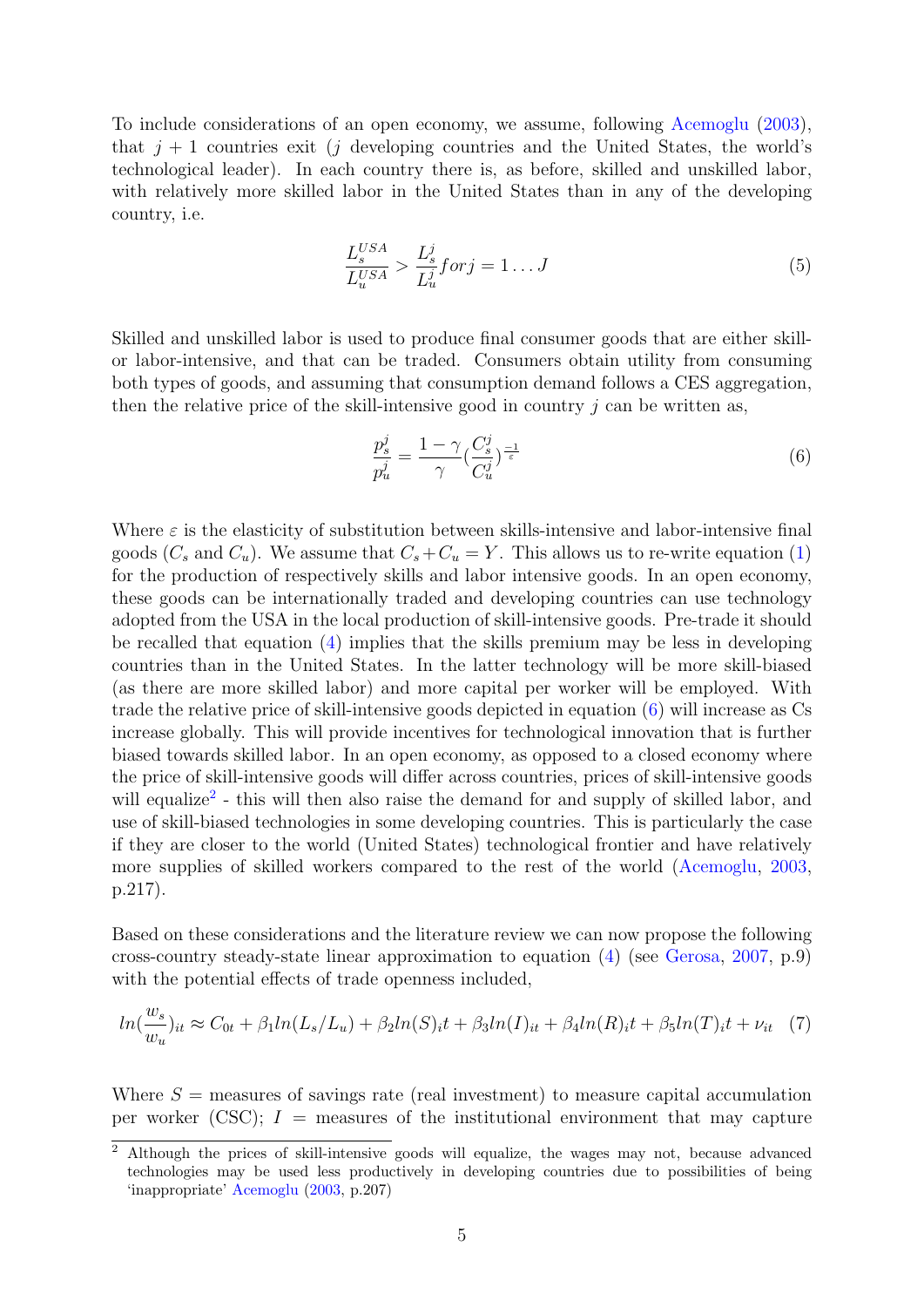barriers to capital accumulation;  $R =$  technological sophistication of the economy reflecting skill-biasedness of technological change; and  $T =$  measures of trade openness. Thus we see that the relative supply of skilled labor, capital, technology and trade will determine the skill premium and eventually income inequality. We expect  $\beta_1 < 0$  and  $\beta_2, \beta_4, \beta_5 > 0.$ 

The estimation of equation [\(7\)](#page-5-2) still implies that technological innovation is exogenous. As per the discussion and the arguments set out in [Acemoglu](#page-15-8) [\(2003\)](#page-15-8) technological innovation depends also on the skills premium. To capture this interdependency it is appropriate to implement a 3SLS estimation of equation [\(7\)](#page-5-2).

For the empirical analysis we use a three-stage least squares estimation (3SLS) for systems of simultaneous equations, that are typically used to estimate demand-and-supply models. In such models, some equations contain endogenous variables among the explanatory variables, for example 'price' that determines simultaneously the equilibrium quantity of supply and demand, the dependent variables of the two equations. It was first introduced by [Zellner and Theil](#page-16-3) [\(1962\)](#page-16-3), combining two-stage least squares (2SLS) with seemingly unrelated regressions (SUR). The equilibrium condition states that supply equals demand.

Equilibrium condition :  $\text{Quantity} = \text{Demand} = \text{Supply}$ 

The estimation then occurs in a three step approach:

Step 1. Development of instrumented values for all endogenous variables in the equations. These instrumented values can simply be considered as the predicted values resulting from a regression of each endogenous variable on all exogenous variables in the system. This stage is identical to the first step in 2SLS and is critical for the consistency of the parameter estimates.

Step 2. Receipt of consistent estimates for the covariance matrix of the equation disturbances. These estimates are based on the residuals from a 2SLS estimation of each structural equation.

Step 3. Performance of a GLS-type estimation using the covariance matrix estimated in the second stage and with the instrumented values in place of the right-hand-side endogenous variables.

In our analysis the quantity is defined by the share of the labor force with tertiary education, and by government expenditure in tertiary education. The price is represented by the returns to tertiary education (RTE), and presents the equilibrium condition between supply and demand of highly skilled labor (HSL).

The two separate equations can be defined as,

$$
Demand of HSL = \beta_0 + \beta_1 RTE + \beta_{2...n} X_{2...n} + \epsilon
$$
\n(8)

$$
ext{Supply of HSL} = \beta_0 + \beta_1 \text{RTE} + \beta_{2...n} Z_{2...n} + \epsilon \tag{9}
$$

The important statistical implication is that "returns to tertiary education" is not a predetermined variable and that it is correlated with the error term of both equations. Demand for higher education is determined by the price of highly skilled labor, but supply is equally determined by expected returns to tertiary education.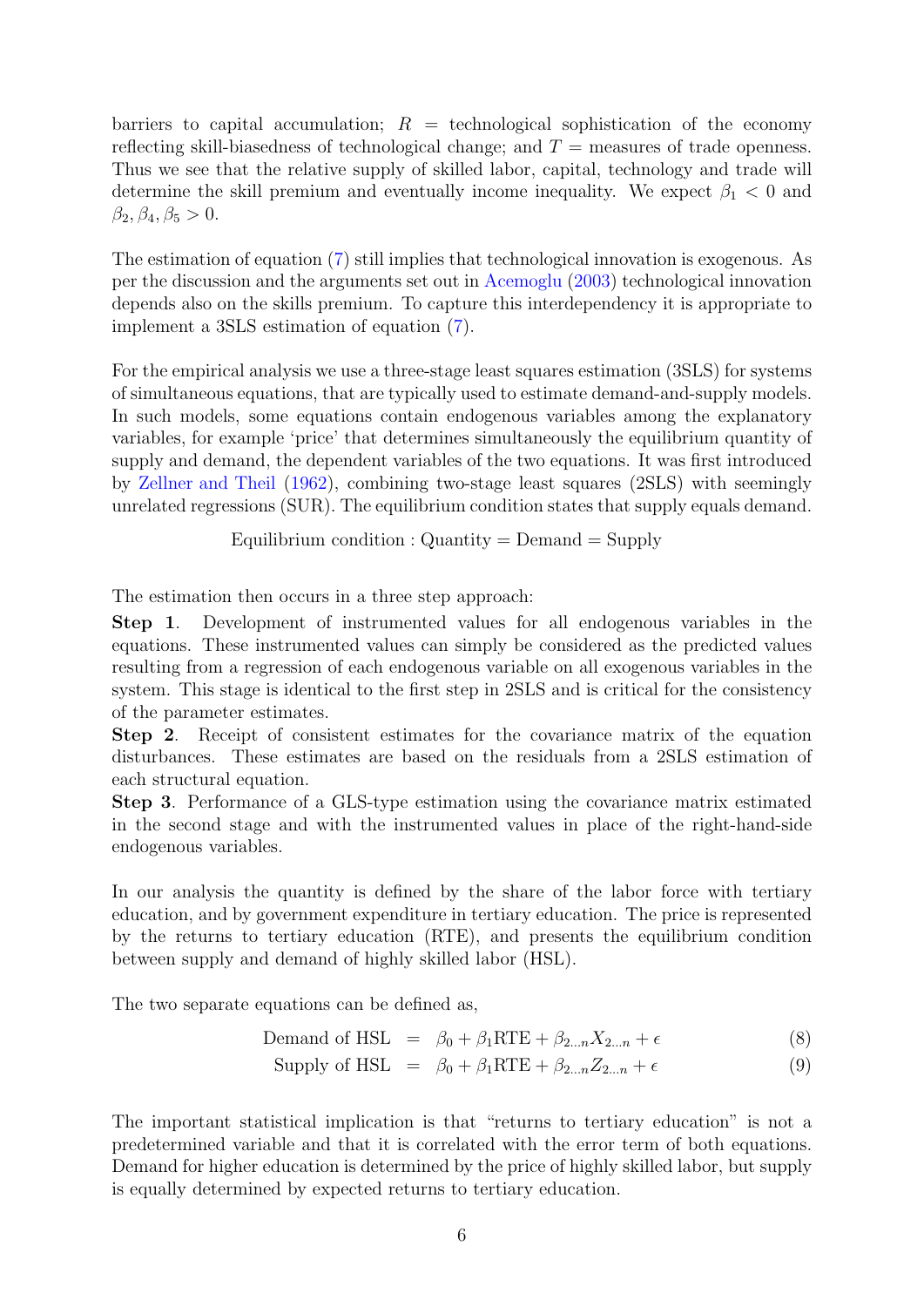- 1) wage  $=$  f(tech, structural change)
- 2) tech =  $f(wage, structural change)$
- 3) struc =  $f(wage, techn)$

### <span id="page-7-0"></span>3 Data and Descriptive Statistics

### 3.1 Data

Analyses of the role of the skills premium on income inequality have tended to rely on Mincerian estimates of returns and survey data on Gini-coefficients using data that suffers from potential lack of comparability. In this paper we use a new internationally comparable dataset on returns to education provided by [Montenegro and Patrinos](#page-15-6) [\(2014\)](#page-15-6) and [Milanovic](#page-15-12) [\(2014\)](#page-15-12) 'all the Gini's dataset' that provides a set of coefficients better comparable across countries and over time.

| Data Source                      | Measure                                 |  |
|----------------------------------|-----------------------------------------|--|
| World Development Indicators     | Income Level Classification, GDP Per    |  |
|                                  | Capita, Unemployment Rate, Oil Rents,   |  |
|                                  | Start-Up Cost, Trade Share, Top and Low |  |
|                                  | 10 Percent Income Share, Expenditure in |  |
|                                  | R&D, Number of Researchers and          |  |
|                                  | Technicians, Manufacturing Exports,     |  |
|                                  | High-Technology Exports, Tax Revenues,  |  |
|                                  | Value-Added in Manufacturing            |  |
| Montenegro and Patrinos (2014)   | Returns to Education, Returns to        |  |
|                                  | Tertiary Education                      |  |
| All the Gini's (Milanovic, 2014) | Gini Coefficient                        |  |
| WIPO                             | Number of patents                       |  |

Table 2: Data Sources and Variables

Based on the data availability by [Montenegro and Patrinos](#page-15-6) [\(2014\)](#page-15-6), we selected 20 countries in Latin America for the analysis, providing a representative picture of the region.

While the data information on the returns on education is the most comparable and complete that so far exists, it still has a number of limitation. Due to the availability of labor survey information the variable only takes the wages of formal employees into account. The variable is therefore not representative of the complete labor force, especially in developing countries, where a large share works in the informal sector. Furthermore self-employed workers, unpaid family members and similar, more vulnerable jobs are not included in the variable.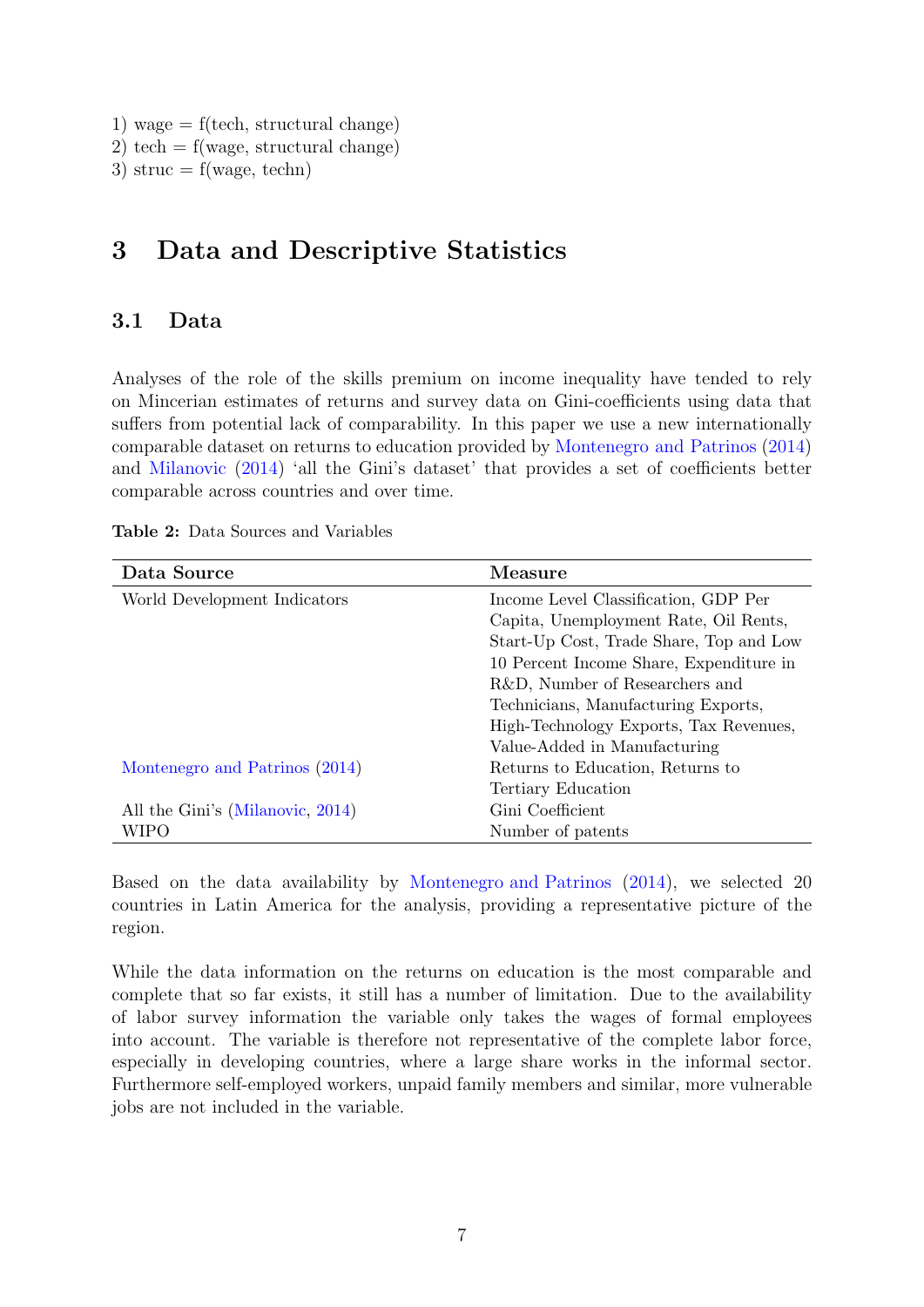### 3.2 Descriptive Statistics

We use the data set to summarize a number of key patterns and trends relating to the skills premium, and educational attainment in Latin America over the period 1992 to 2012. Our interest is ultimately in determining patterns of changes in the skills premium in Latin American countries and the determinants of the post-2000 decline therein.

In section 2 we have noted that the relative supply of skilled labor is one important determinant of the skills premium. Many scholars consider improvements in educational attainment in Latin America since the 1990s as being primarily responsible for the decline in the skills premium. Hence we note in this section the extent of these improvements. We also summarize other key determinants of skills premium as contained in equation  $(7).$  $(7).$ 

#### 3.2.1 Supply of and Demand for Skilled Labor

For nineteen Latin American countries for which data is available, we calculated the changes in the supply and demand for skilled labor over the period 2000 to 2010, when the skills premium declined in most countries. We expect a priori that, if the hypothesis of 'good educational policies' are correct, that we would see at least that increases in the supply of skilled labor outstrip increases in the demand for skilled labor.

We define 'highly skilled labor' as labor that has completed at least tertiary education. We then calculate changes in the supply of skilled labor as changes in the ratio of the proportion of the population older than 15 years of age with a completed tertiary education to the proportion of the population with only a secondary education. This gives an indication of the relative size of the change in highly-skilled labor supply and is directly comparable to our measure of the skills premium, which is the rates of return to tertiary education relative to secondary education. It is also more comparable to measures of the wage premium used for instance in the USA, based on rates of return to college education to secondary school education. Data on these proportions of the population are obtained from [Barro and Lee](#page-15-13) [\(2010\)](#page-15-13) and is available in 5-years intervals from 1950 to 2010.

From these we find that for Latin America as a simple population unweighted averages the supply of labor by different level of education (primary, secondary and tertiary) completed over the period 1950 to 2010 reflects the following.

First, between 1950 and 2010 the most significant increase in educational attainment share has been on secondary level where the percentage of the population that completed a secondary education increased from 2.6 percent in 1950 to 26 percent in 2010. Tertiary education also expanded, with the share of the supply of labor that completed such level of education increasing from 0.7 per cent in 1950 to 6.4 percent by 2010.

Second, most of the increase in the labor supply with a tertiary education occurred between 1990 and 2000 (and not 2000 and 2010 when the skills premium declined) when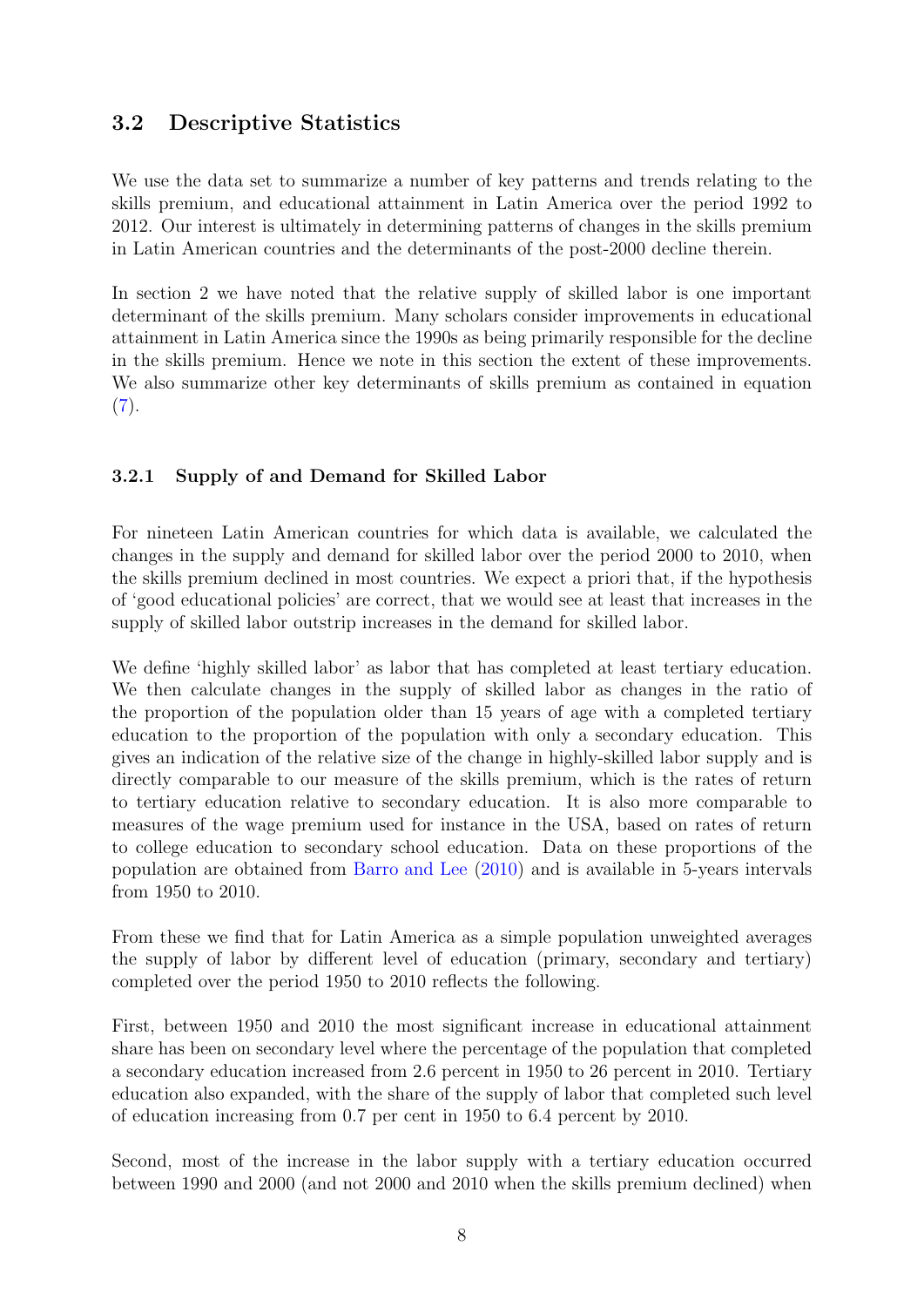tertiary education completion rates grew by 32 per cent over the period; in contrast the growth rates in the proportion of the labor supply with tertiary education completed was only 13 percent between 2000 and 2010 (three times slower than the preceding period). Also, the ratio of the supply of labor with a tertiary education to the supply of labor with a secondary education actually declined between 2000 and 2010 from 0.29 to 0.25 a relative decline of around 16 percent. Hence we can conclude that the most rapid expansion in tertiary education occurred in the decade before the decline in the skill premium but that the skill premium declined at the same time that the relative supply of labor with tertiary education to secondary education declined most, between 2000 and 2010.

We measure the demand for skilled labor as the shares of the labor force in actual employment per skill categories. The [ILO](#page-15-7) [\(2015\)](#page-15-7) published internationally comparable estimates of the employment per low, medium and high skills as well as employment per routine and non-routine cognitive and non-routine manual type of jobs from 1991 to 2012. We calculate changes in the demand for skilled labor as the percentage change in the ratio of the proportion of the labor force with high-skills to medium-skills and also as changes in the ratio of the proportion of the labor force in cognitive non-routine jobs to routine jobs.

From these we find for Latin America on average that in 1991 65.4 percent of the demand for labor was for medium-skilled labor, 19.1 percent for low-skilled labor and 15.4 percent for high-skilled labor. By 2000 this had changed to respectively 62.8 percent, 19.8 percent and 17.6 percent. This indicates that during the 1990s the demand for high skilled labor grew by 19 percent, that the demand for low-skilled labor grew very slightly, but that the demand for medium-skilled labor contracted (by 4 percent). Between 1991 and 2000 the demand for jobs with routine tasks declined by 1 percent and the demand for jobs requiring cognitive, non-routine skills increased by 13 percent. This is evidence of mild labor market polarization in Latin America, a potential cause of wage and income inequality.

In contrast to the period 1991 to 2000 when the demand for high-skilled labor grew fast, the demand growth slowed down during the 2000s. Between 2000 and 2010 the demand for high-skilled labor grew by only 6 per cent, but the demand for jobs with cognitive, nonroutine tasks by 13 percent. However the demand for medium-skilled labor was basically constant (grew by only 1 percent) while the demand for low-skilled labor contracted by 8 percent. Hence the period that saw overall declines in the skill premium were a period of faster growth in the relative demand for high-skilled labor and for jobs with nonroutine, cognitive requirements. Taken together with the finding reported in the previous paragraph that the relative supply of high-skilled labor declined during this period, it is puzzling that the skills premium declined over this period. There is little evidence based on these findings, of an excess supply of high-skilled labor in Latin America.

We summarize our findings on the demand and supply of high-skill labor in Latin America per country in table [3.](#page-10-0) This table summarizes the salient features since 2000, the period when income inequality started to decline most significantly.

The table shows that the relative supply of skilled labor declined in almost all countries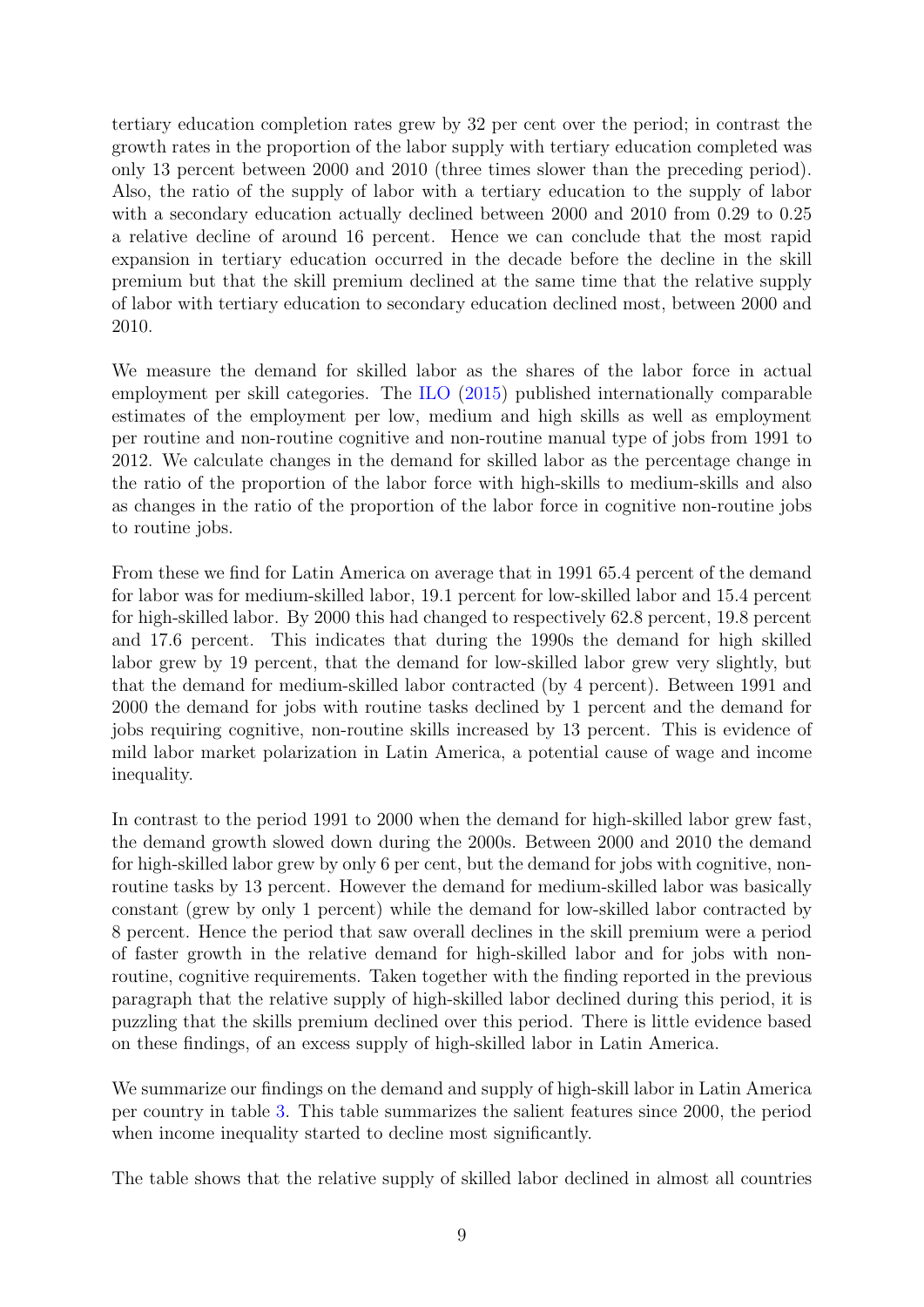| Country        | Demand for<br>High-Skilled<br>Labor $\%$<br>change) $(1)$ | Demand for<br>High-Skilled<br>Labor $\%$<br>$change)$ (2) | Supply of<br>High-Skilled<br>Labor $(\%$<br>change) | <b>Skills</b><br>Premium (%<br>change) |
|----------------|-----------------------------------------------------------|-----------------------------------------------------------|-----------------------------------------------------|----------------------------------------|
| Argentina      | $-21$                                                     | $-14$                                                     | $-27$                                               | $-12$                                  |
| <b>Brazil</b>  | 16                                                        | 40                                                        | $-4$                                                | $-17$                                  |
| <b>Bolivia</b> | $59\,$                                                    | $52\,$                                                    | 184                                                 |                                        |
| Chile          | 25                                                        | 36                                                        | $-47$                                               | $-11$                                  |
| Colombia       | $20\,$                                                    | 16                                                        | 74                                                  | $-16$                                  |
| Costa Rica     | 20                                                        | 20                                                        | $-1$                                                | 12                                     |
| Dominican      | 24                                                        | 17                                                        | $-69$                                               | $-6$                                   |
| Republic       |                                                           |                                                           |                                                     |                                        |
| Ecuador        | 21                                                        | 23                                                        | $-52$                                               | $-21$                                  |
| El Salvador    | $-3$                                                      | $-3$                                                      | $-69$                                               | 13                                     |
| Guatemala      | 25                                                        | 21                                                        | $-100$                                              | $-23$                                  |
| Honduras       | 12                                                        | 17                                                        | $-39$                                               | $\overline{5}$                         |
| Jamaica        | $30\,$                                                    | 38                                                        | $-2$                                                |                                        |
| Mexico         | $-25$                                                     | $-17$                                                     | 23                                                  | $-13$                                  |
| Nicaragua      | 31                                                        | 45                                                        | $-23$                                               | $-23$                                  |
| Panama         | $\overline{0}$                                            | $\overline{2}$                                            | $-9$                                                | $-21$                                  |
| Paraguay       | 10                                                        | 10                                                        | $-24$                                               | $-27$                                  |
| Peru           | 28                                                        | 21                                                        | $-60$                                               | $-8$                                   |
| Uruguay        | $\overline{5}$                                            | 7                                                         | $-36$                                               | $\boldsymbol{2}$                       |
| Venezuela      | 19                                                        | 9                                                         | $-55$                                               | $-8$                                   |

<span id="page-10-0"></span>Table 3: Changes in the Supply of and Demand for Skilled Labor and of the Skills Premium

Source: Authors' compilation based on the Barro and Lee (2010), ILO (2015) and

[Montenegro and Patrinos](#page-15-6) [\(2014\)](#page-15-6)

(1) Estimates based on the ILO's employment per skill level.

(2) Estimates based on the ILO's employment per job requirement of cognitive vs non-cognitive skills.

in Latin America between 2000 and 2010, with the exceptions of Bolivia, Colombia and Mexico. The largest declines can be found in Guatemala, the Dominican Republic, El Salvador and Venezuela. In contrast, the relative demand for skilled labor increased in almost all countries with the exceptions of Argentina, Mexico and El Salvador.

Considering the patterns of demand and supply of skilled labor, we can concluded that the hypothesis that the increase in the supply of skilled labor (as a result of good education policies) during 2000 and 2010 lead to a decrease in the skills premium over the same period may only be valid in the cases of Colombia, Costa Rica, El Salvador, Honduras, Mexico and Uruguay. Only here do we see movements in demand and supply that is consistent with a decline in the skills premium. In the majority of countries the skills premium declined despite declining supply and increasing demand for skilled labor.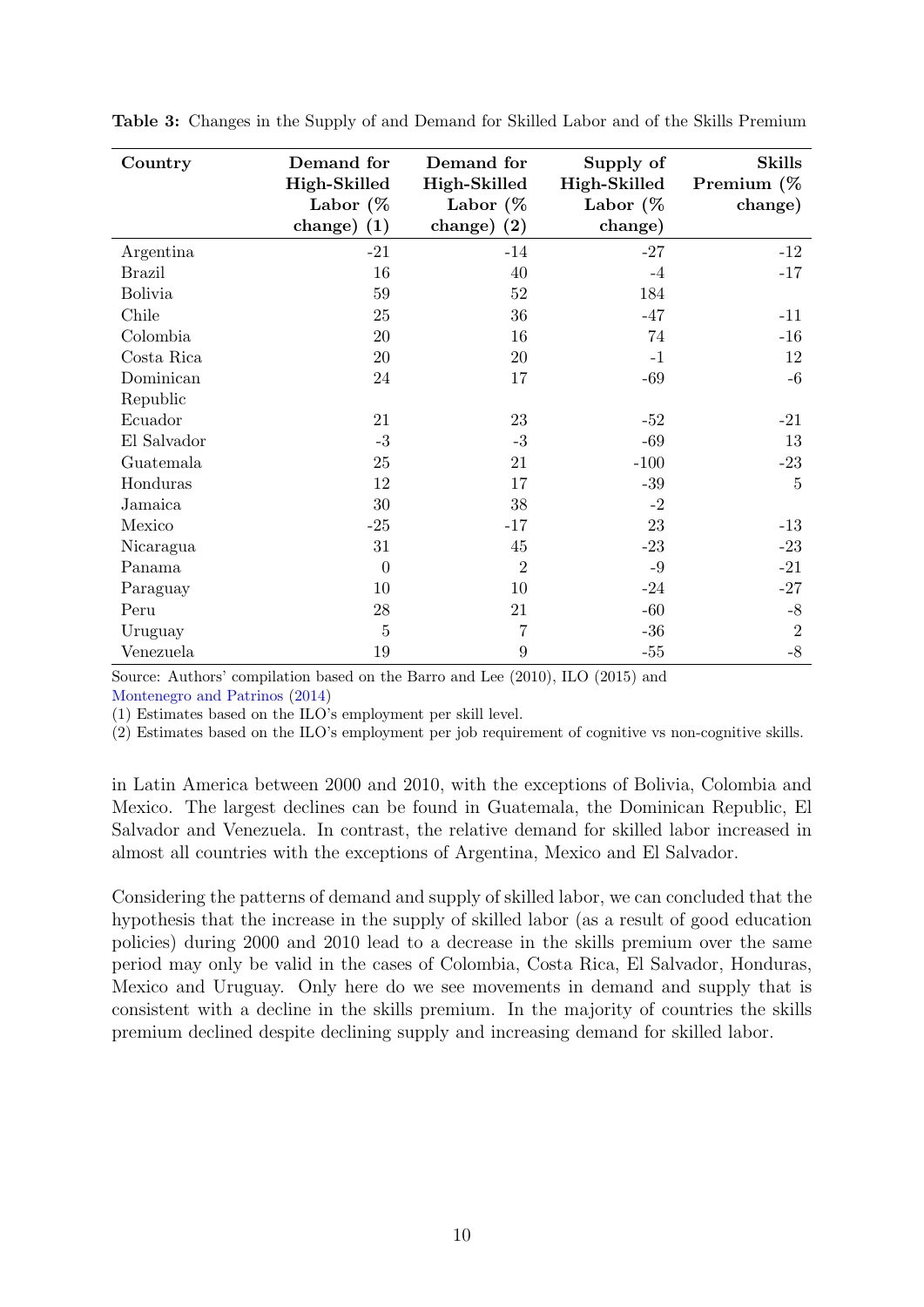#### 3.2.2 Technological Innovation, Capital Deepening and Structural Transformation

#### 3.2.3 Trade Openness and Quality of the Institutional Environment

The elite extraction of the 'surplus' in Latin America was done more ruthlessly and efficiently by the new colonial elites [\(Williamson,](#page-16-4) [2009\)](#page-16-4). This involved also unequal ownership of land, with globalization rapidly increasing the returns of land in Latin America after 1870 (Morley, 2001). Lack of access to educational opportunities and high wages for skilled workers have also been noted and is consistent with an elite-dominated society wherein inherited circumstances would limited the opportunities for the majority of the population to improve their incomes and wealth [\(Lopez-Calva and Lustig,](#page-15-3) [2010;](#page-15-3) [Ferreira and Gignoux,](#page-15-14) [2011\)](#page-15-14).

Recent estimates from Latin America indeed suggests that inequality of opportunity still remains important: [Ferreira and Gignoux](#page-15-14) [\(2011\)](#page-15-14) calculates measures of inequality of opportunity for Brazil, Colombia, Ecuador, Guatemala, Panama and Peru and determines that between 25 and 50 percent of consumption inequality is due to inequality of opportunity as reflected in inherited life circumstances.[3](#page-11-1)

Many scholars have presented arguments those substantial increases in social spending (e.g. large-scale conditional cash transfer schemes) and labor market reform [\(Lopez-Calva and Lustig,](#page-15-3) [2010;](#page-15-3) [Cornia,](#page-15-15) [2012\)](#page-15-15) has been responsible for the decline in inequality. On the latter policies and also on the role of changes in terms of trade and FDI there is however no strong agreement (see [Vargas,](#page-16-1) [2012;](#page-16-1) [Tsounta and Osueke,](#page-16-2) [2014\)](#page-16-2) and the impacts are also quite different across countries.

Finally, a better institutional and policy environment has facilitated more robust growth, benefitting proportionately more the poorer households. For instance, the average growth rate in income or consumption of the poorest 40 percent of the population was approximately 5 percent, which was significantly higher that the growth rate in incomes or consumption of the total population of approximately 3 percent.

### <span id="page-11-0"></span>4 Results

Analyses of the role of returns to education on income inequality have so far relied on Mincerian estimates of returns and survey data on Gini-coefficients using data that suffers from potential lack of comparability. In this paper we use a new internationally comparable data set on returns to education provided by [Montenegro and Patrinos](#page-15-6) [\(2014\)](#page-15-6) and [Milanovic'](#page-15-12)s [\(2014\)](#page-15-12) "all the Gini's dataset" that provides a set of coefficients better comparable across countries and over time.

<span id="page-11-1"></span><sup>&</sup>lt;sup>3</sup> Their index of equality of opportunity is constructed on the basis of circumstances over which an individual has little control such as gender, ethnicity, father and mother's education and occupation and region of birth [\(Ferreira and Gignoux,](#page-15-14) [2011\)](#page-15-14).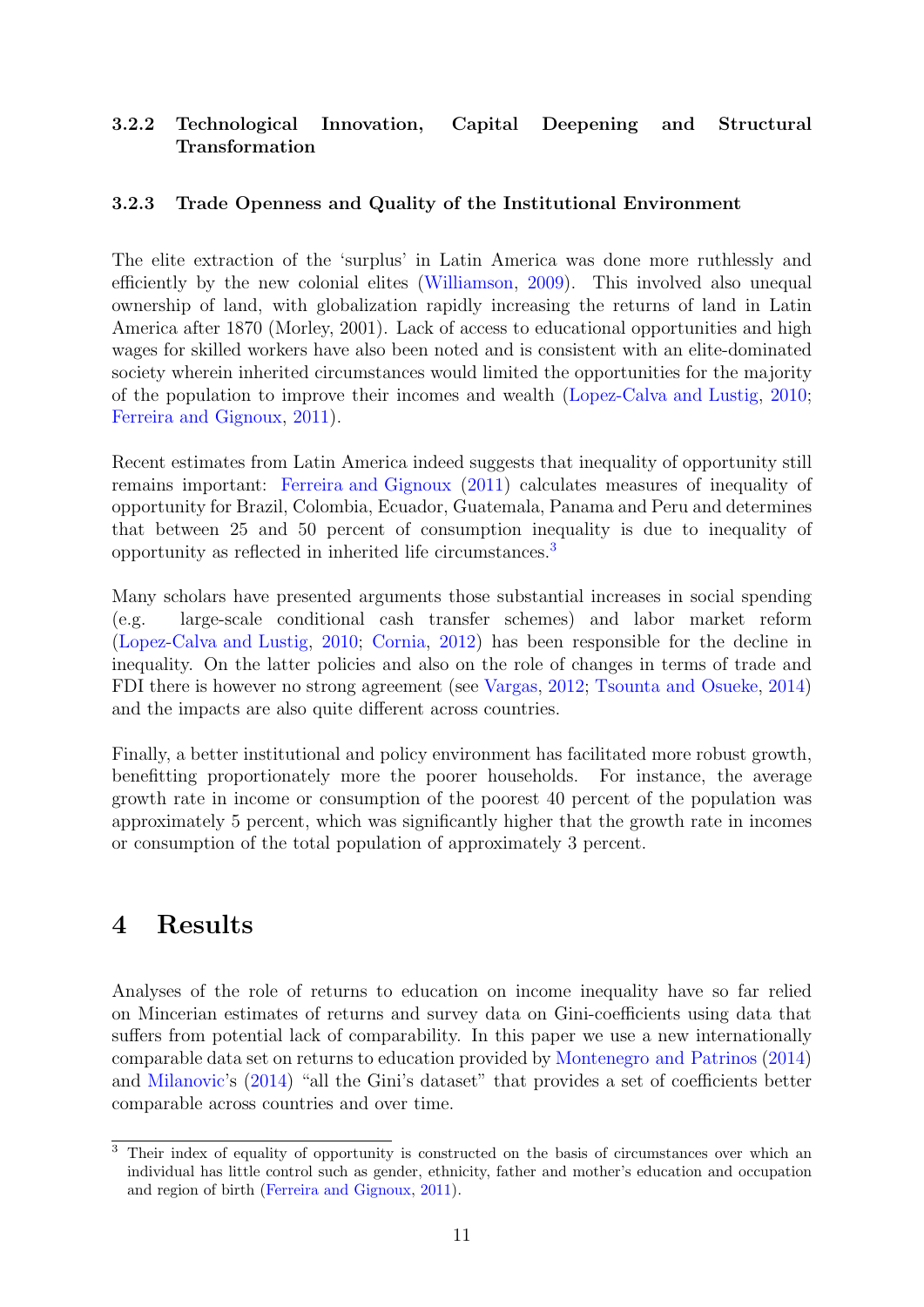### 4.1 Estimators

### 4.2 Descriptive Statistics

### 5 Concluding Remarks

This paper analyzed the relationship between inequality, structural change and the returns to education, to answer the question if [...]. Based on our results, we conclude that [...]. In the remaining section we first summarize the findings, before discussing policy implications in the second part.

The decline in income inequality in much of Latin America since around 2000 has been explained as a result of the decline in the skills premium across countries over the same period. In this paper we explored the patterns and determinants of the skills premium in Latin America over the period 1992 to 2012. In particular we critically analyzed whether the skills premium declined because of an increase in the supply of skilled labor, widely claimed in the literature as the outcome of improved education policies in the continent since the 1990s.

Using a novel data set that provides comparable measures of the skills premium in the form of private rates of return to tertiary education, we estimated the determinants of the skill premium in Latin America using panel data and three stages least squares methods. We found that for the period after 2000 when the skills premium and income inequality declined there is little evidence of excess supply for skilled labor, the exceptions being Colombia, Costa Rica, El Salvador, Honduras, Mexico and Uruguay.

These findings imply that for the skills premium to have fallen as it did, that the relative productivity and wages of skilled labor must have declined due to more deep-seated structural reasons. This conclusion is strengthened by the fact that what has been notable about the decline in the skills premium (and income inequality) in Latin America since 2000 is that it have been across most countries with few exceptions. This has posed an interesting puzzle, because, these declines were in in 'fast-growing countries [...] and slowgrowing countries [...] macro-economically stable countries [...]. and countries recovering from crisis; in countries with large indigenous groups and countries with a low share; in countries governed by leftist regimes [...] and in countries with a historically exclusionary state' [\(Lopez-Calva and Lustig,](#page-15-3) [2010,](#page-15-3) p.1,2).

The observation that the the skills premium and inequality declined simultaneously in countries with such differing sets of policies, institutions and histories suggest that the reasons for the decline could lie in more deep-seated structural and demographic changes that affected labor markets, and wages (a major determinant of incomes) across most countries of the region irrespective of their institutional environments. This is not however to deny that policies and institutions did not play any role in reducing (or increasing in some cases) the skills premium and income inequality, such as social policies, minimum wages and policies that promoted inclusive growth. We offered two possible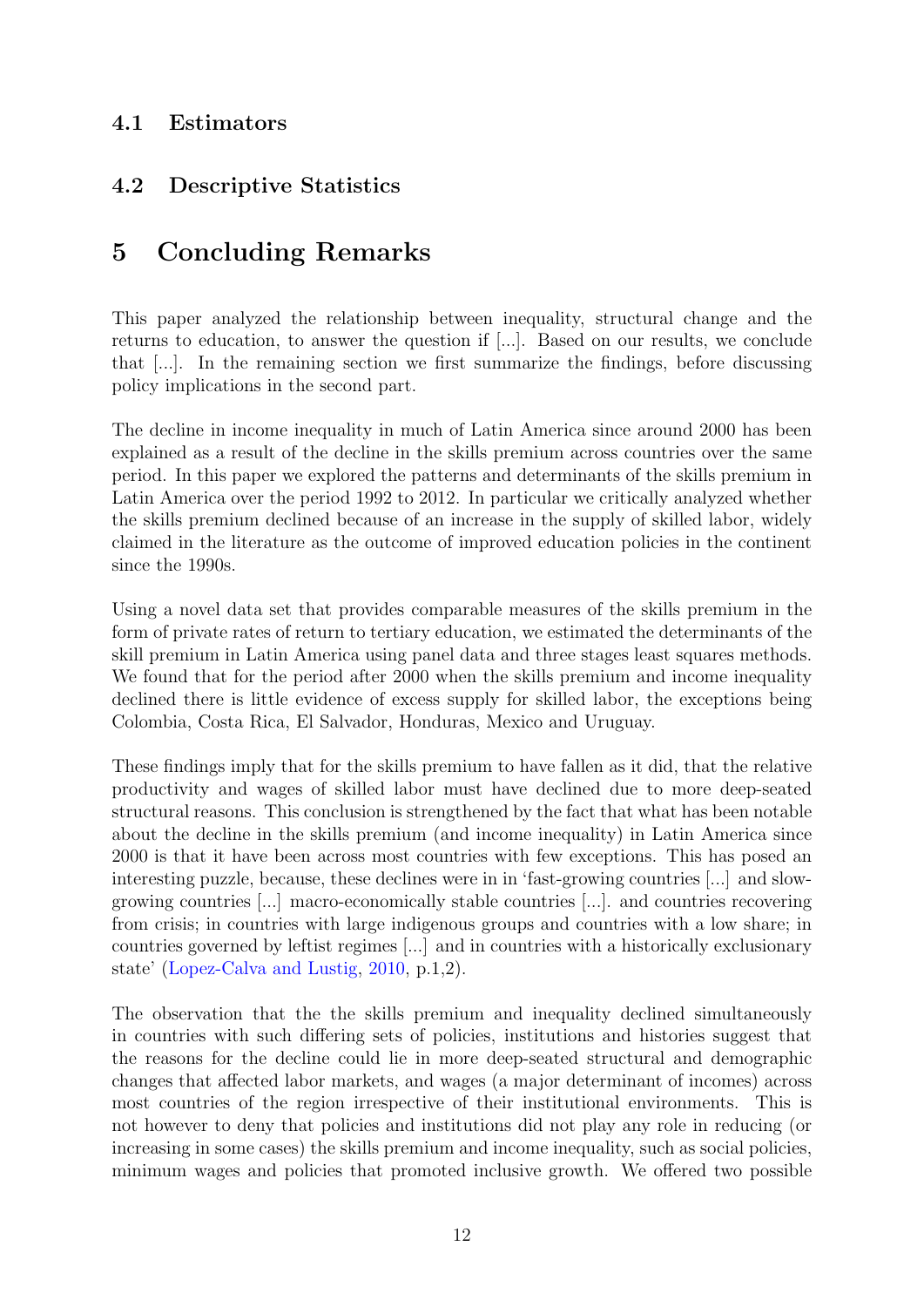and interrelated explanations for the further decline in the skills premium.

First, Latin America has experienced patterns of structural change (including deindustrialization) that has reduced poverty and unemployment but increased vulnerable employment in sectors that are not dynamic. The region is a textbook case of deindustrialization, which largely took place during the 1970s to 1990s, when as a result first of an oil boom and then a debt crisis, followed by fiscal retrenchment and the 'lost decade' of the 1980s, resulted in a contraction in the share of industry in employment in value added. Since the early 1990s however, the share of industry has remained fairly constant, with the share of agriculture declining and the share of services increasing. The latter however, although offering more productive employment that agriculture, does not offer many opportunities for further productivity growth, and indeed many employment opportunities in services are in low-productive, vulnerable types of occupations. As a result, while poverty has been reduced and low-skilled wages improved (also as a result of better minimum wages and other labor protection measures) the patterns of structural change has resulted in a relative decline in the demand for highly skilled labor. As a result, the rate of return to tertiary education has declined in most countries.

Second, Latin America seems not to have experienced the same degree of labor market polarization as took place in high-income OECD countries. In the latter countries, labor market polarization has been a major explanation for rising income inequality. In essence it is argued, technological advanced particularly in industry has made automation of routine-tasks much easier and cheaper, and hence there has been a hollowing-out of the skills composition of the labor force, which could mean that even if returns to tertiary education (high-skills) decline, if the middle skills demand is eroded, and the wages of low-skilled workers decline (as a result of having to compete with medium skilled workers than have climbed down the occupational ladder) then income inequality would still rise. This seems however not to have taken place in Latin America.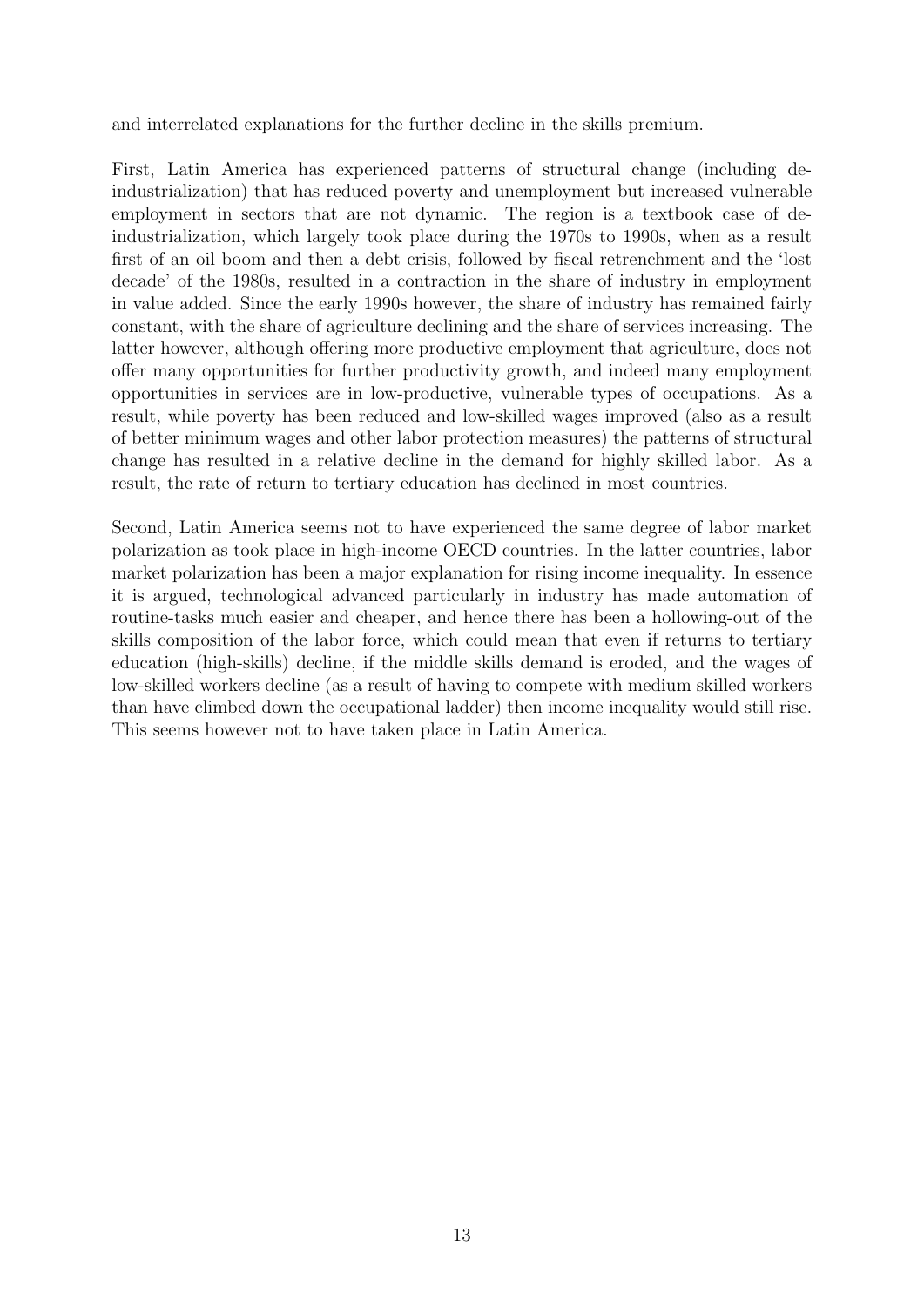## Acknowledgements

We are grateful to Ludovico Alcorta, Michele Clara, Alejandro Lavopa, Cornelia Staritz, Adam Szirmai, Bart Verspagen and the participants of UNIDO's Expert Group Meeting on Preparation of the Industrial Development Report 2016 in Vienna on 4 and 5 February 2015 for their comments and suggestions on an earlier version of this paper. The usual disclaimer applies.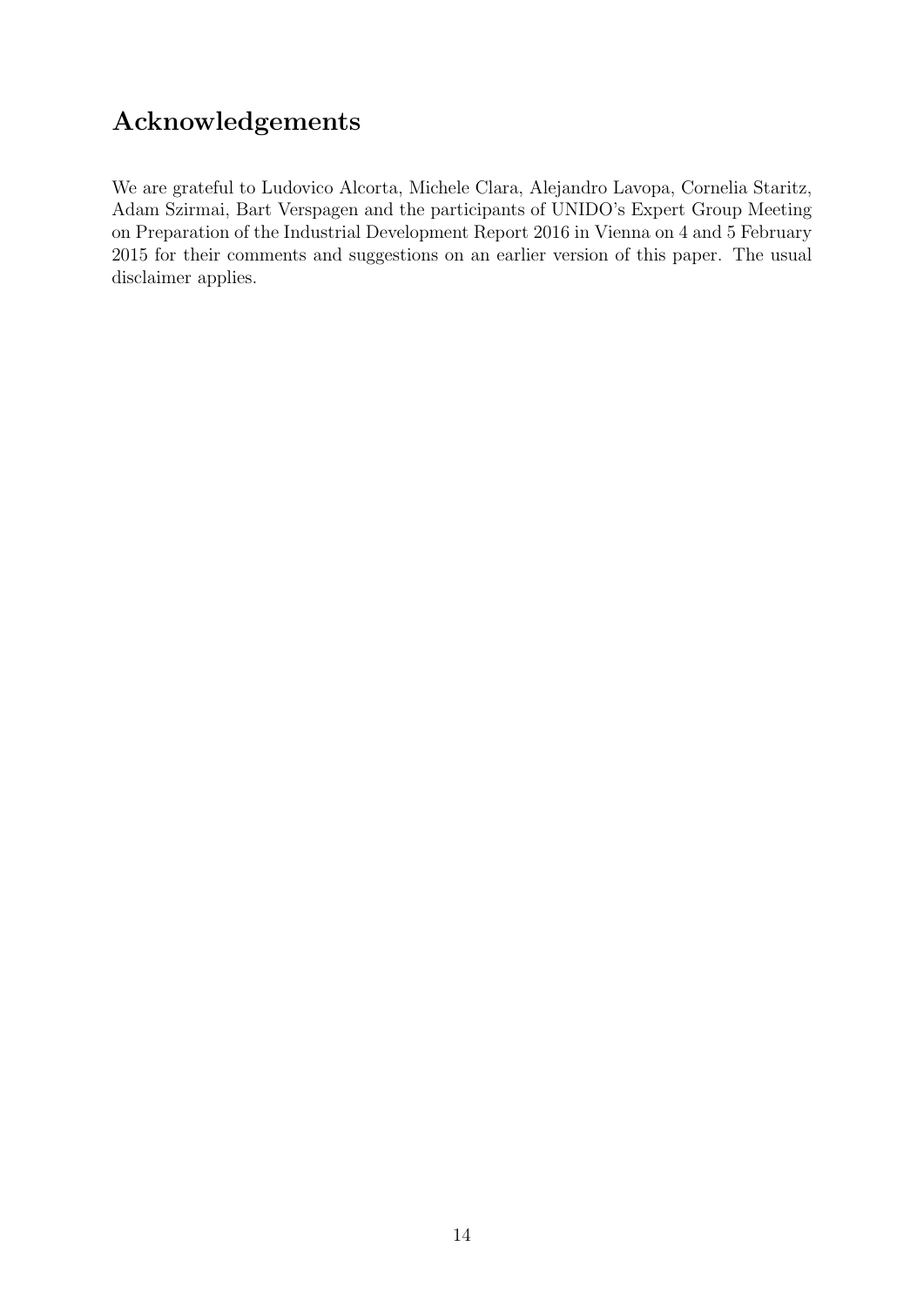### References

<span id="page-15-8"></span>Acemoglu, D. (2003). Technology and Inequality. NBER Reporter.

- <span id="page-15-0"></span>Atkinson, A., Piketty, T., and Saez, E. (2011). Top Incomes in the Long Run of History. Journal of Economic Literature, 49 (1):3–71.
- <span id="page-15-5"></span>Azevedo, J., Davalos, C., Diaz-Bonilla, B., Atuesta, B., and Castaneda, R. (2013). Fifteen Years of Inequality in Latin America: How Have Labour Markets Helped? Policy Research Working Paper 6384, World Bank.
- <span id="page-15-13"></span>Barro, R. and Lee, J. (2010). A New Data Set of Educational Attainment in the World, 1950-2010. Journal of Development Economics, 104:184–198.
- <span id="page-15-9"></span>Caselli, F. and Coleman, W. (2006). The World Technological Frontier. American Economic Review, 96 (3):499–522.
- <span id="page-15-15"></span>Cornia, G. (2012). Inequality Trends and their Determinants. UNU-WIDER Working Paper 2012/09. Helsinki: UNU.
- <span id="page-15-4"></span>Cruces, G., Garcia-Domenech, C., and Gasparini, L. (2011). Inequality in Education: Evidence for Latin America. UNU-WIDER Working Paper 2011/93. Helsinki: UNU.
- <span id="page-15-11"></span>Duffy, J., Papageorgiou, C., and Perez-Sebastian, F. (2004). Capital-Skill Complementarity: Evidence from a Panel of Countries. Review of Economics and Statistics, 86:327–344.
- <span id="page-15-14"></span>Ferreira, F. and Gignoux, J. (2011). The Measurement of Inequality of Opportunity: Theory and an Application to Latin America. Review of Income and Wealth, 57 (4):622– 657.
- <span id="page-15-10"></span>Gerosa, S. (2007). Capital-Skill Complementarity and Cross-Country Skill Premia. Mimeo.
- <span id="page-15-7"></span>ILO (2015). The Changing Nature of Jobs - World Employment and Social Outlook 2015. Technical report, International Labour Organization.
- <span id="page-15-3"></span>Lopez-Calva, L. and Lustig, N. (2010). Declining Inequality in Latin America: A Decade of Progress. Washington DC: Brookings Institution.
- <span id="page-15-12"></span>Milanovic, B. (2014). Description of All the Ginis Dataset. New York: Luxembourg Income Study. November.
- <span id="page-15-6"></span>Montenegro, C. and Patrinos, H. (2014). Comparable Estimates of Returns to Schooling Around the World. World Bank Policy Research Working Paper No. 7020.
- <span id="page-15-1"></span>OECD (2011). Divided We Stand: Why Inequality Keeps Rising. Paris: Organization for Economic Development and Cooperation.
- <span id="page-15-2"></span>The Economist (2012). Gini back in the Bottle: An Unequal Continent is Becoming Less So. 13 October.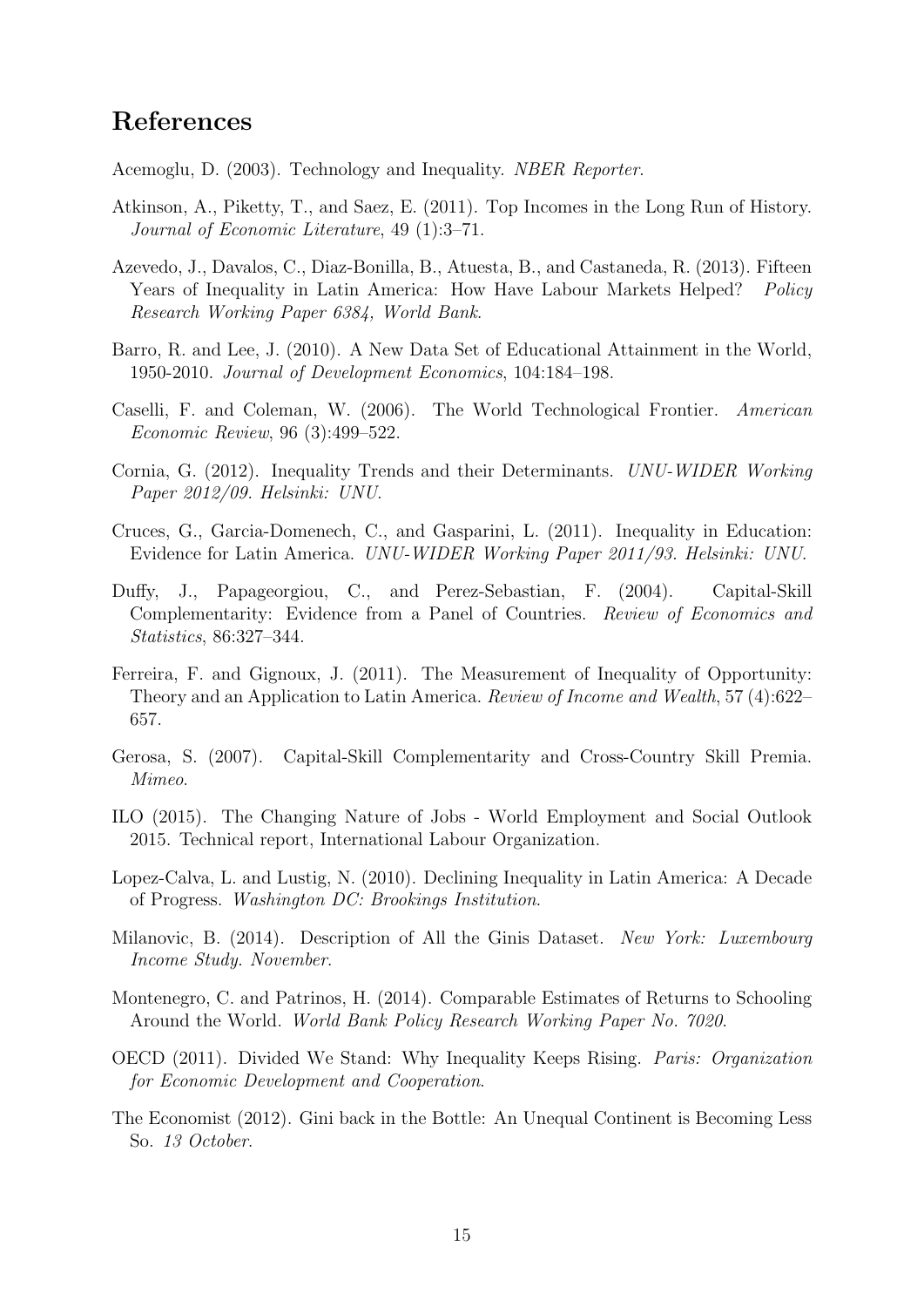- <span id="page-16-2"></span>Tsounta, E. and Osueke, A. (2014). What is Behind Latin Americas Declining Income Inequality? IMF Working Paper 14/124. Washington DC: International Monetary Fund.
- <span id="page-16-0"></span>van Zanden, J., Baten, J., d'Ercole, M., Rijpma, A., Smith, C., and Timmer, M. (2014). How was Life? Global Well-Being since 1820. Paris: OECD Publishing.
- <span id="page-16-1"></span>Vargas, J. (2012). The Sources of Inequality in Bolivia. International Journal of Trade, Economics and Finance, 3 (5):374–380.
- <span id="page-16-4"></span>Williamson, J. (2009). History without Evidence: Latin American Inequality since 1491. CEGE Discussion Paper 81. Georg-August Universitat Göttingen.
- <span id="page-16-3"></span>Zellner, A. and Theil, H. (1962). Three-Stage Least Squares: Simultaneous Estimation of Simultaneous Equations. Econometrica, 30 (1):54–78.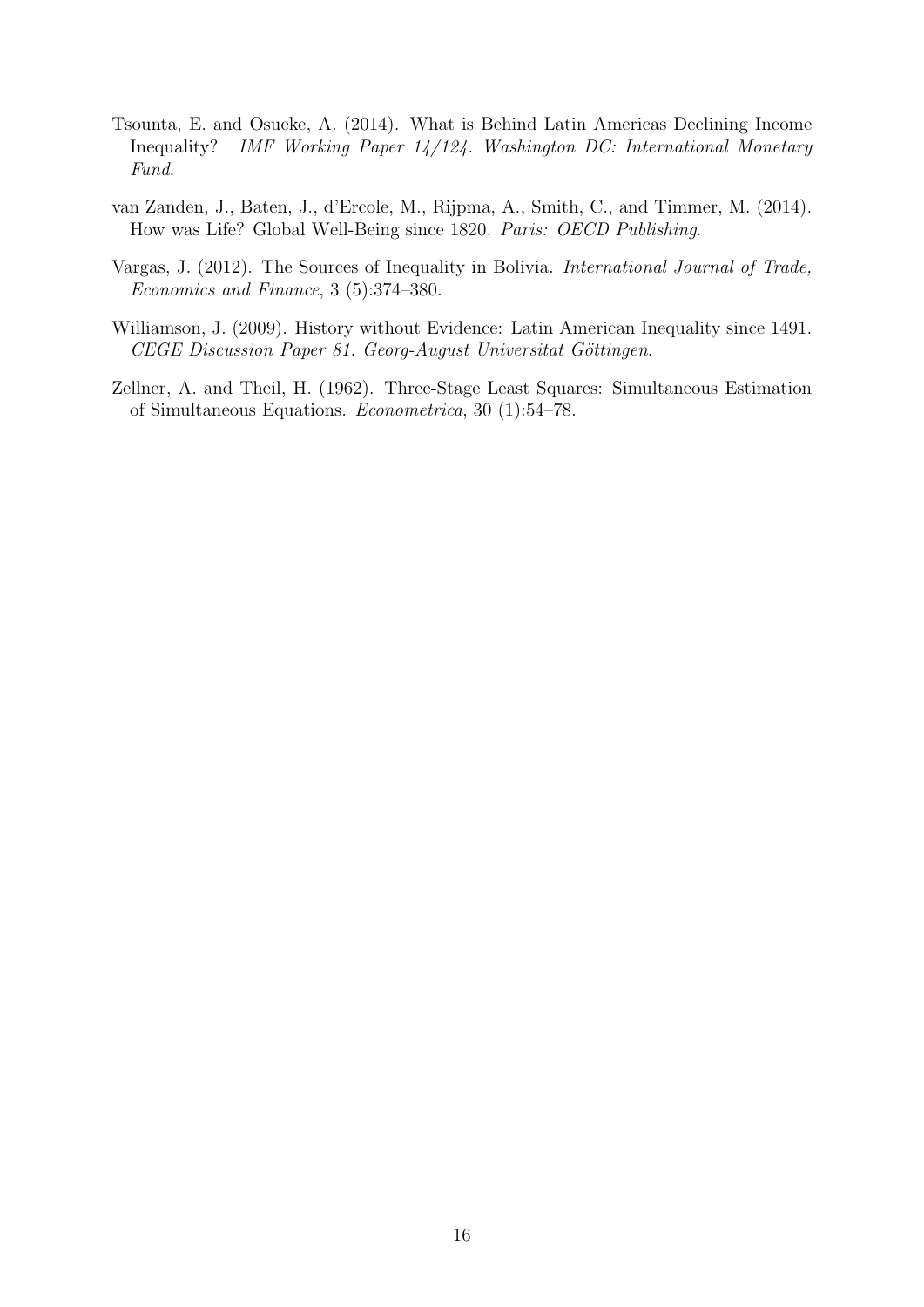## A Data Manipulation

Data on returns to education were extracted from [Montenegro and Patrinos](#page-15-6) [\(2014\)](#page-15-6), and in the cases where information for a single year was reported more than once (due to different survey sources), the average value was calculated and imputed.

Furthermore all variables were interpolated, using the STATA command "ipolate", where the missing value is replace by a linear interpolation of the yvar on xvar for missing values of the yvar. The missing values were not extrapolated beyond the data range.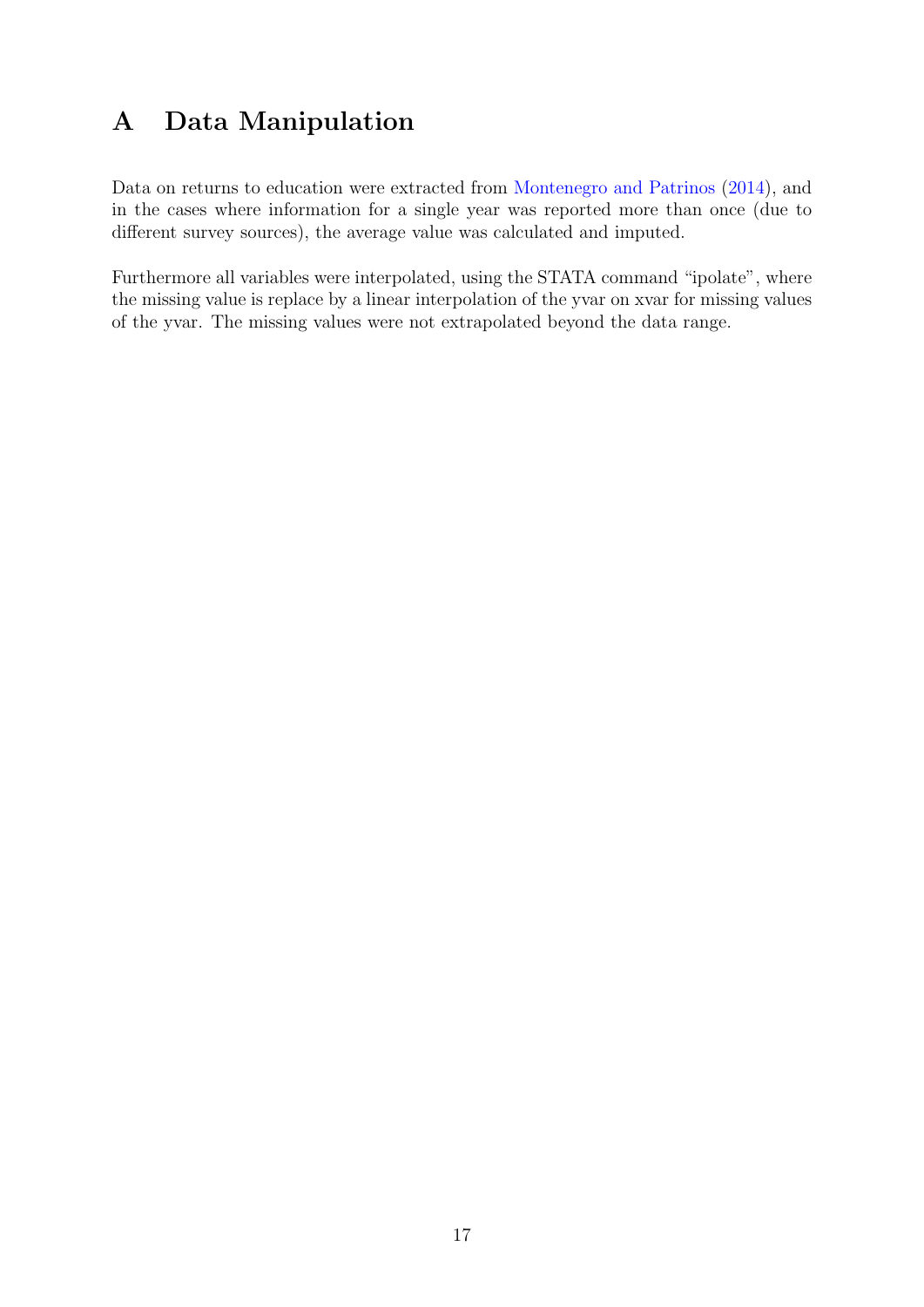# B Variable Information

| Country                           | Country name                                                                                                                                                                                                                                                                                                 |
|-----------------------------------|--------------------------------------------------------------------------------------------------------------------------------------------------------------------------------------------------------------------------------------------------------------------------------------------------------------|
| Employment in<br>Manufacturing    | Percent of total employment in manufacturing                                                                                                                                                                                                                                                                 |
| Trade Share                       | Trade share (in percent of GDP)                                                                                                                                                                                                                                                                              |
| Gini                              | Gini coefficient (from $0$ to $100$ )                                                                                                                                                                                                                                                                        |
| GDP per Capita                    | GDP per capita (in 2005 constant USD)                                                                                                                                                                                                                                                                        |
| High-tech Exports                 | High technology exports (in percent of manufactured exports)                                                                                                                                                                                                                                                 |
| Income                            | World Bank classification of income level<br>In Latin America countries are classified as either lower middle,<br>upper middle or high                                                                                                                                                                       |
| Low 10 Share                      | Income share of low 10 percent                                                                                                                                                                                                                                                                               |
| Manufacturing Exports             | Manufacturing exports (in percent of merchandise exports)                                                                                                                                                                                                                                                    |
| Oil Rents                         | Oil rent (in percent of GDP)                                                                                                                                                                                                                                                                                 |
| Patents                           | Number of patents (per million people)                                                                                                                                                                                                                                                                       |
| Population                        | Total population of the country in a specific year                                                                                                                                                                                                                                                           |
| R&D                               | Investment in $R&D$ (in percent of GDP)                                                                                                                                                                                                                                                                      |
| Researcher                        | Number of researchers (per million people)                                                                                                                                                                                                                                                                   |
| Returns to Education              | The returns to education were calculated using OLS<br>The dependent variable is the log of net wages, the main<br>independent variable the returns to education, and covariates<br>experience and experiences squared<br>This calculation was also used for the other variables on the returns<br>to degrees |
| Returns to Primary<br>Education   | Returns to primary education as compared to someone without                                                                                                                                                                                                                                                  |
| Returns to Secondary<br>Education | Returns to secondary education as compared to someone with<br>primary education                                                                                                                                                                                                                              |
| Returns to Tertiary<br>Education  | Returns to tertiary education as compared to some one with<br>secondary education                                                                                                                                                                                                                            |
| <b>Share Tertiary</b>             | Labor force with tertiary education (in percent of total labor force)                                                                                                                                                                                                                                        |
| Start-Up Cost                     | Cost of starting a new enterprise (in percent of average income)                                                                                                                                                                                                                                             |
| Tax Revenue                       | Tax revenue (in percent of GDP)                                                                                                                                                                                                                                                                              |
| Technician                        | Number of technicians per million people                                                                                                                                                                                                                                                                     |
| Top 10 Share                      | Income share of top 10 percent                                                                                                                                                                                                                                                                               |
| Unemployment Rate                 | National unemployment rate (in percent)                                                                                                                                                                                                                                                                      |
| Value-Added in<br>Manufacturing   | Value-added in manufacturing (in percent of GDP)                                                                                                                                                                                                                                                             |
| Year                              | Year of data information (from 1992 to 2012)                                                                                                                                                                                                                                                                 |

#### Definition of Variables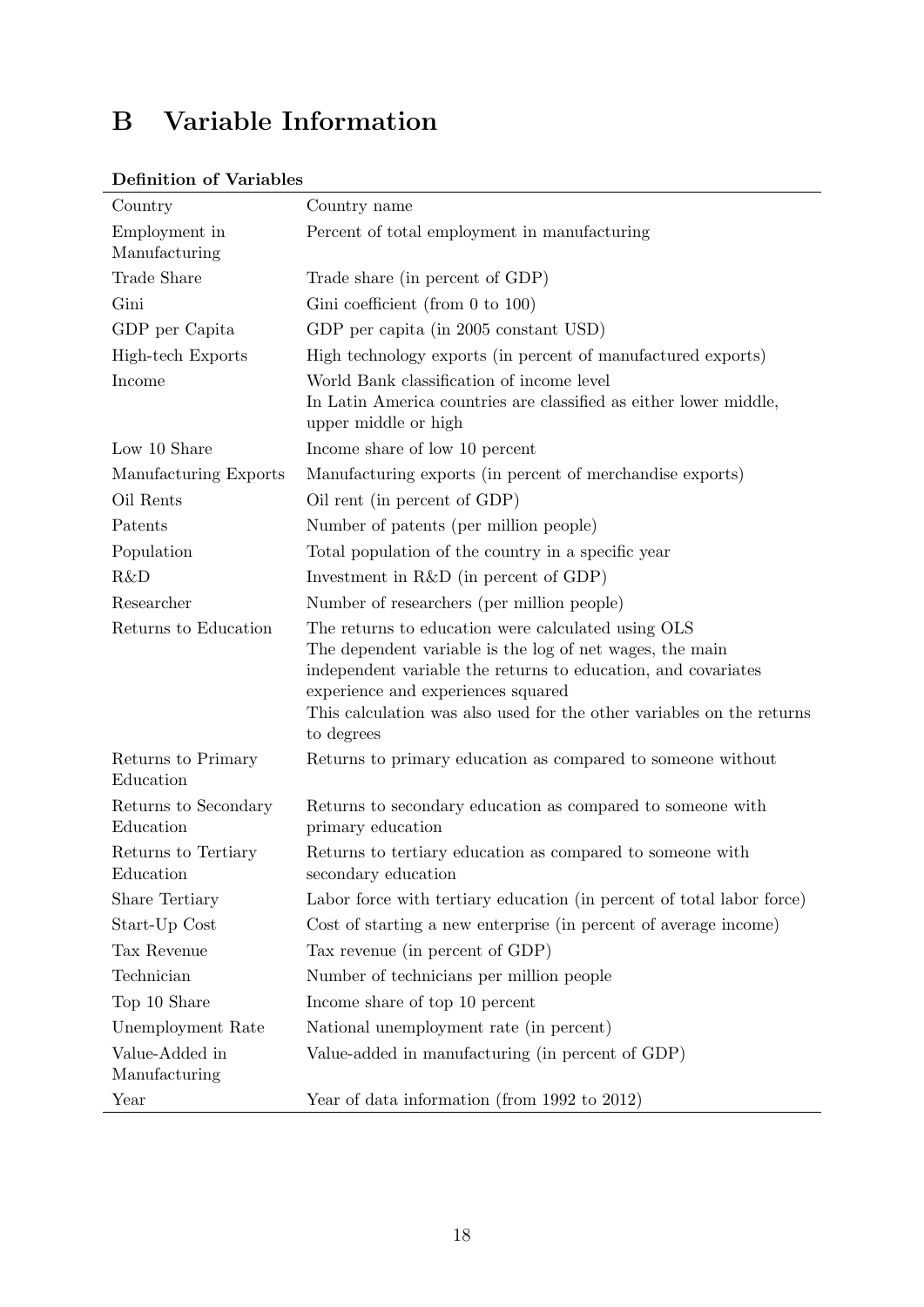## C Additional Graphs



Figure 1: Returns to Tertiary Education in Latin America, 1992 to 2012

Source: Authors' calculations based on [Montenegro and Patrinos](#page-15-6) [\(2014\)](#page-15-6).